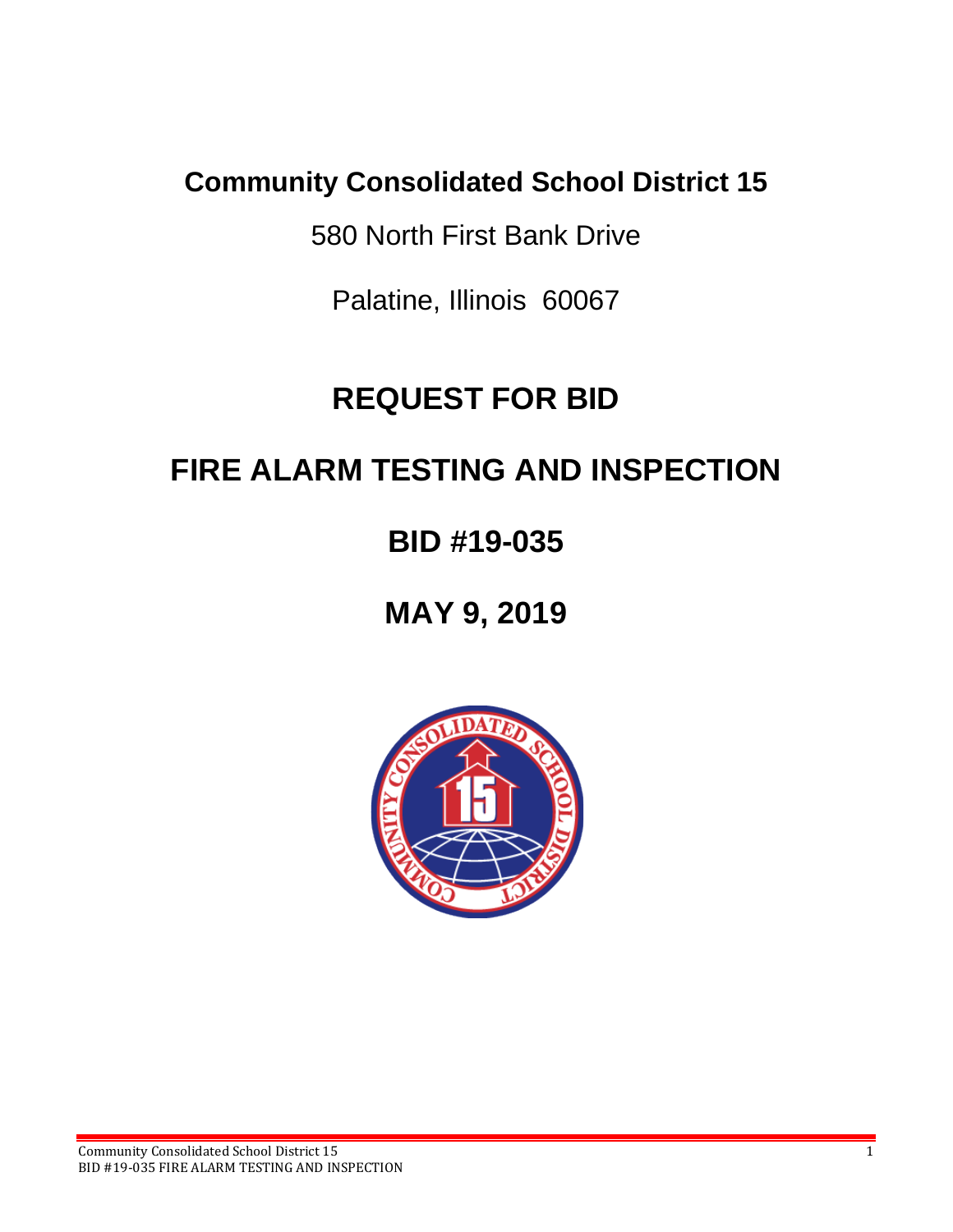#### BID #19-035 NOTICE TO BIDDERS FIRE ALARM TEST AND INSPECT MAY 9, 2019

The Board of Education of Community Consolidated School District 15, 580 North First Bank Drive, Palatine, Illinois 60067, will receive bids for FIRE ALARM TESTING AND INSPECTION for all buildings all in accordance with the contract documents including specifications as filed with the Budget & Purchasing Coordinator in the Business Office.

Contract documents are on file and may be examined any time after May 9,2019

Board of Education Office Joseph M. Kiszka Educational Service Center 580 North First Bank Drive Palatine, Illinois 60067 Attention: IVY FLEMING

Bid Due Date: May 23, 2019 11:00 a.m. local time.

No proposals may be withdrawn for a period of 60 days after the Bid opening date.

Proposals will be held without right of withdrawal until June 12, 2019 at 7:00 p.m. when it is anticipated the Board will be acting on the bid. Results of the board decision are posted on district website [www.ccsd15.net](http://www.ccsd15.net/) on Thursday, June 13, 2019.

The Board of Education reserves the right to waive any irregularities, reject any or all proposals, when in its opinion such action will serve the best interests of the Board of Education of Community Consolidated School District 15.

By authorization of the Board of Education:

Tty Flerming

Budget & Purchasing Coordinator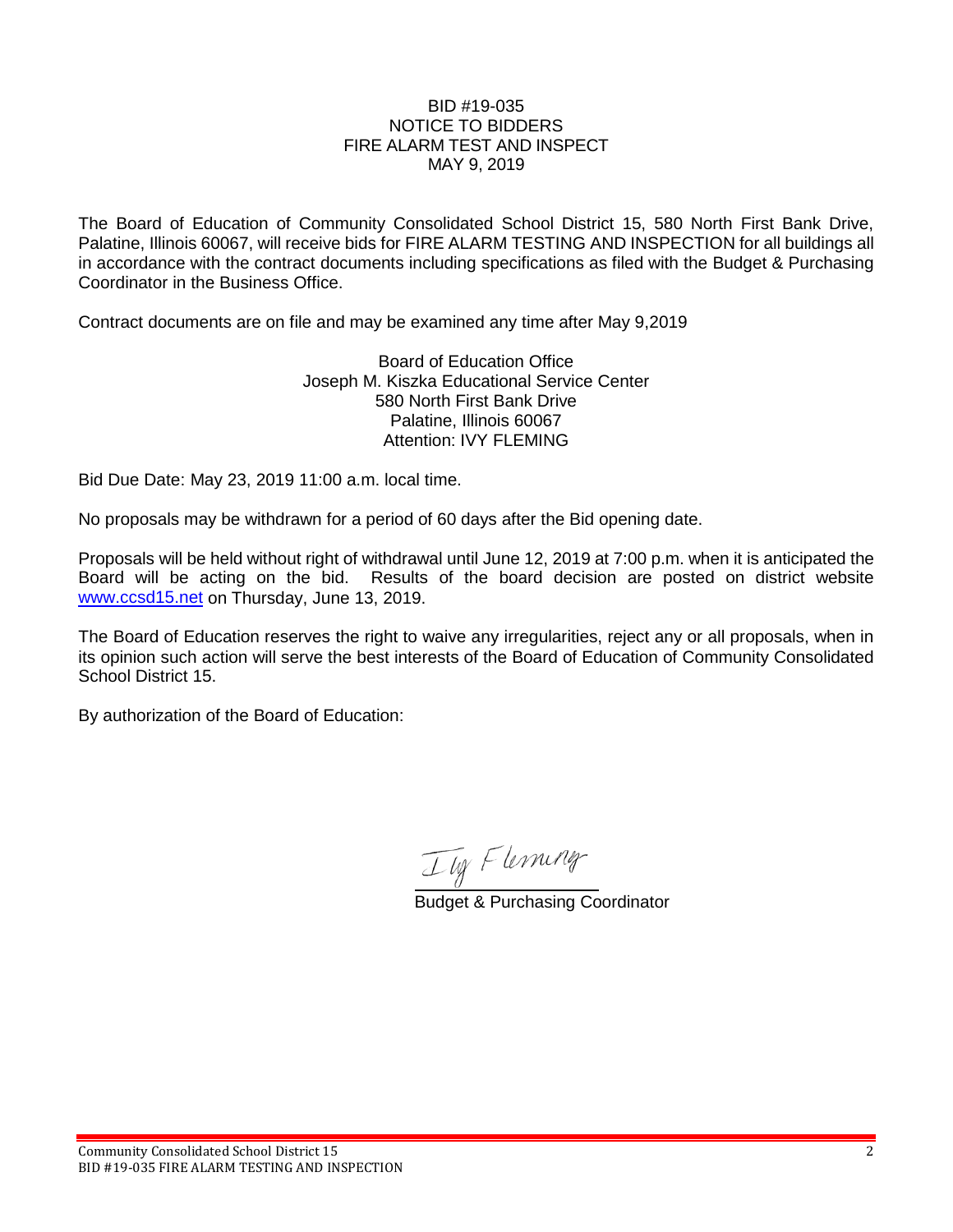# **INSTRUCTIONS TO BIDDERS**

# Proposals:

Bids to be entitled for consideration must be made in accordance with the following instructions.

All bids must be submitted on forms of bid document marked Exhibits "B", "C" and "D", FIRE ALARM TESTING AND INSPECTION, furnished by the Board of Education of Community Consolidated School District 15 ("Board"). Bids submitted on other forms shall be rejected.

Bids must be signed in longhand by person(s) legally authorized to perform such function. Evidence may be required to substantiate the signature.

Oral, telephonic, telegraphic, electronic or facsimile transmitted bids **will not be accepted**.

Bid documents shall be submitted in sealed envelopes clearly marked BID #19-035 FIRE ALARM TESTING AND INSPECTION, ATTENTION: IVY FLEMING. Bid documents received in envelopes not clearly labeled as specified will be rejected if opened before specified bid opening time.

PROPOSAL FOR: FIRE ALARM TESTING AND INSPECTION

ADDRESSED TO: Board of Education Community Consolidated School District 15 580 North First Bank Drive Palatine, Illinois 60067 Attn: IVY FLEMING, Purchasing Agent Due: May 23, 2019 11:00 a.m. local time.

# Bid Bond

None required. Bidder acknowledges his failure to perform within the intent of the bid solicitation may disqualify him from bidding to the Board of Education, Community Consolidated School District 15.

### Examination of Specifications:

Each bidder shall acquaint itself with the conditions as they exist so that it may be completely familiar with the conditions pertinent to the fulfillment of the work required under this Contract.

### Time for Receiving Bids:

Bids (and sample, if any) must be delivered in the office of the Board no later than Thursday on May 23, 2019 at 11:00 a.m., at Educational Service Center, 580 North First Bank Drive, Palatine, IL 60067, when they will be publicly opened and the contents announced.

### Award of Contract:

Contracts will be awarded to the lowest responsible, responsive bidder, as determined by the Board in its sole judgment, considering conformity with specifications, terms of delivery, quality and serviceability, and such other factors as the Board deems necessary and appropriate in the best interest of the School District.

We are providing one copy of Exhibit "A", "B", "C" and "D" of BID #19-035 FIRE ALARM TESTING AND INSPECTION. Please return one each of Exhibits "B", "C" and "D" as your bid in a sealed envelope labeled BID #36-035 FIRE ALARM TESTING AND INSPECTION and retain the other for your records.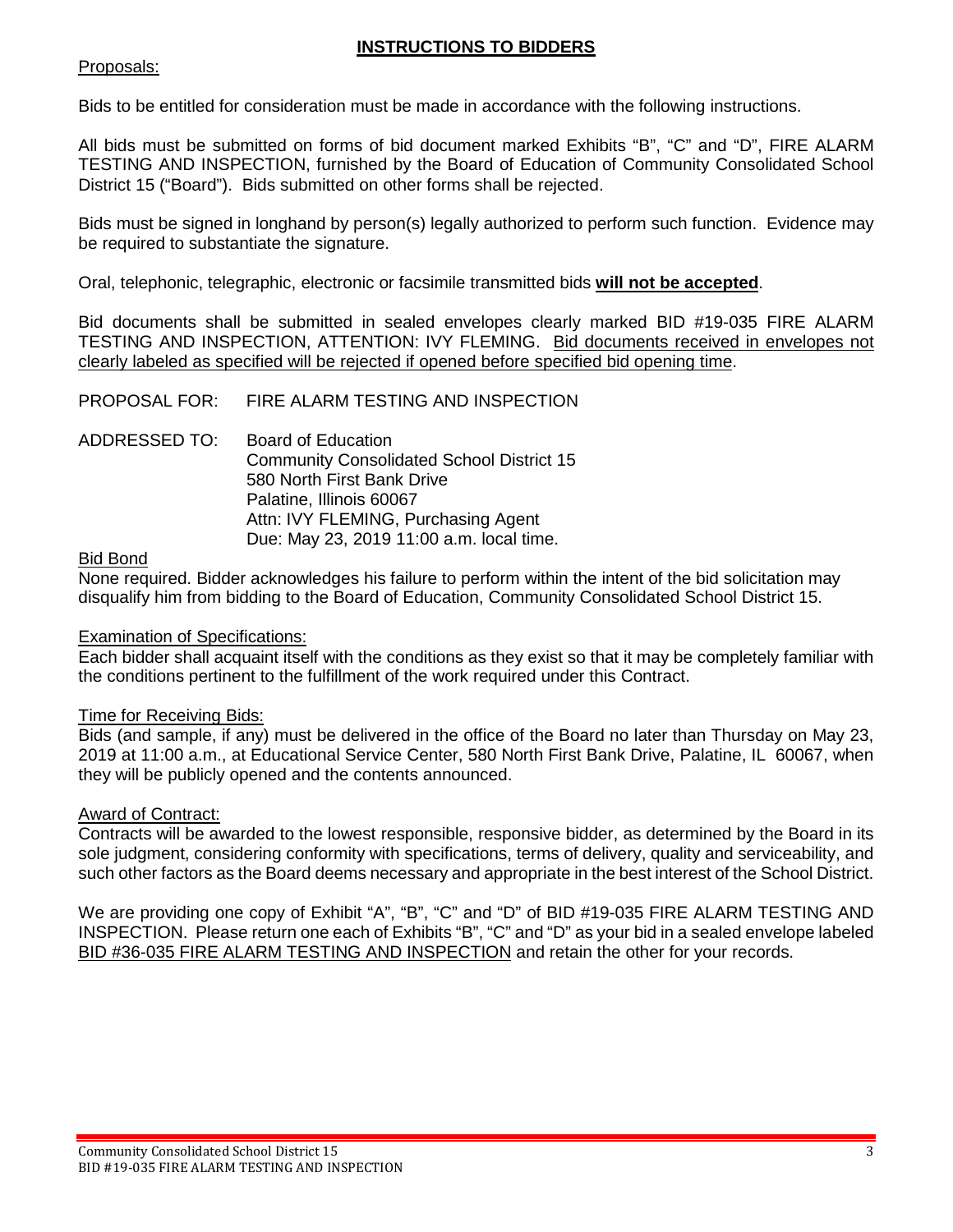#### SPECIFICATIONS FOR FIRE ALARM TEST AND INSPECT FOR COMMUNITY CONSOLIDATED SCHOOL DISTRICT 15 PALATINE, ILLINOIS

- BOARD: Board of Education, Community Consolidated School District 15 Palatine, Illinois 60067, 847-963-3000
- OFFICE: Joseph M. Kiszka Educational Service Center 580 North First Bank Drive Palatine, Illinois 60067
- ISSUED: May 9, 2019

# GENERAL CONDITIONS

- 1. BIDS MUST BE RECEIVED IN OUR OFFICE NO LATER THAN MAY 23, 2019, AT 11:00 A.M. Bids received by the Board shall be opened at May 23, 2019, at 11:00 a.m. when they will be publicly opened and the contents announced. They will be held without right of withdrawal June 12, 2019, at 7:00 p.m., when it is anticipated the Board will be acting on the bid.
- 2. The Bid Documents consist of (a) the Notice to Bidders, (b) the Instructions to Bidders, (c) these General Conditions of the Contract, and other documents listed in the Contract and Modifications issued after the execution of the Contract. A modification is a written amendment to the Contract signed by both parties.
- 3. Where conflicts exist within or between parts of the Contract Documents and applicable standards, codes and ordinances, or simply within the Contract Documents, the more stringent, or higher quality or greater quantity requirements shall apply.
- 4. The Board cannot assume responsibility for **delayed postal deliveries** and **does not** recognize postmarks as representing the fact that a bid has been "received" by the Board before the specified deadline.
- 5. All bidders shall familiarize themselves with the details of the conditions relevant to the work or services to be provided.
- 6. The Board reserves the right to split the bid on the basis of best quotation. The Contract will be awarded to the lowest responsible bidder, as determined by the Board in its sole judgment, considering conformity with specifications, terms of delivery, quality and serviceability, and such other factors as the Board deems necessary and appropriate in the best interest of the Board. The Board reserves the right to reject any and all bids or any part thereof, and to waive immaterial technicalities in the bidding. Board decisions are final in all instances and are not subject to review.
- 7. No minimum order requirements may be made by a bidder.
- 8. Certification must be made that the contract/vendor is not barred from bidding on the Contract as a result of a conviction for either bid-rigging or bid rotating under Article 33 E of the *Criminal Code of 1961*. Certification is to be made by signature of person(s) legally authorized to perform such function in the appropriate place in Exhibit "B", FIRE ALARM TESTING AND INSPECTION, of the bid documents.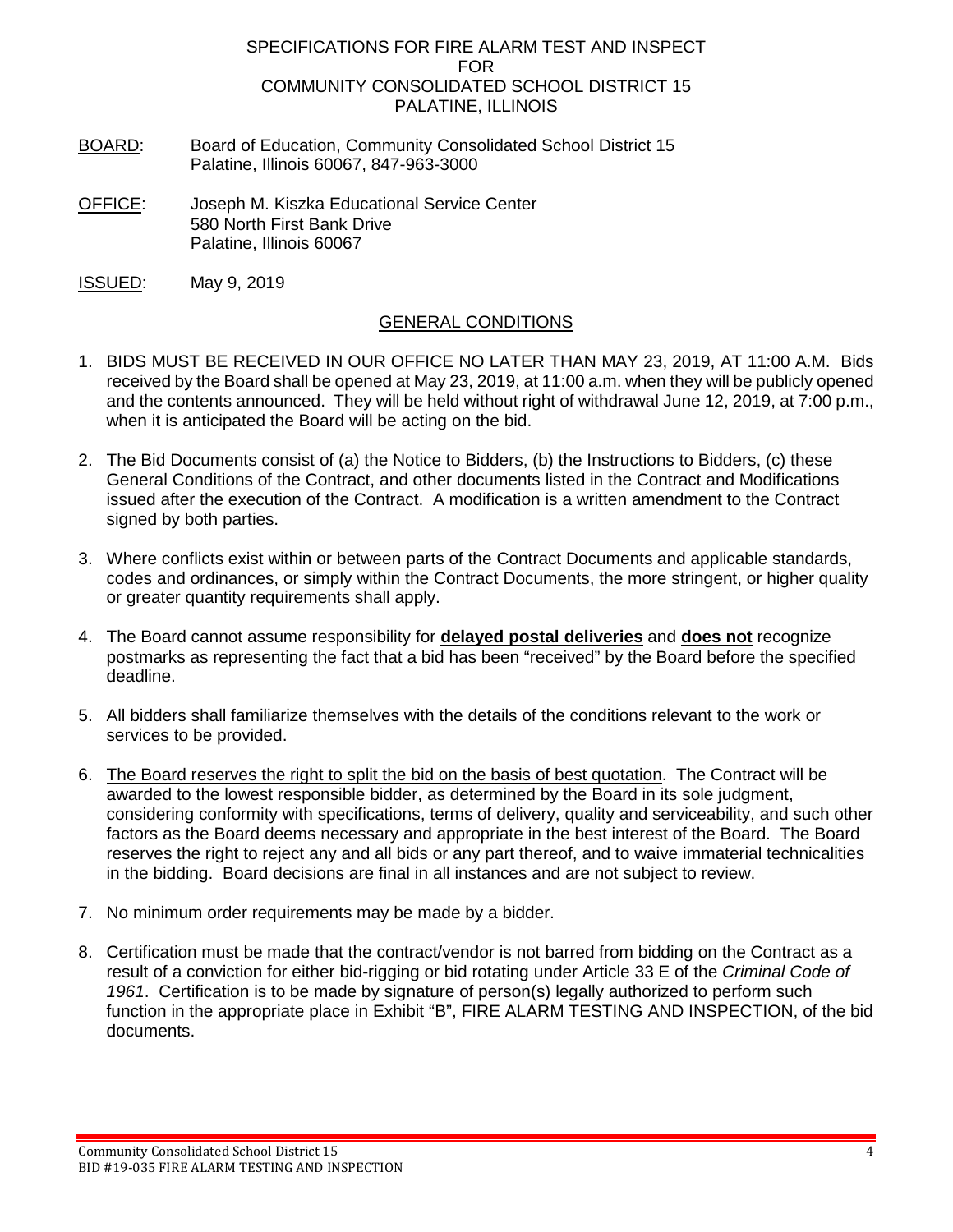- 9. Unless otherwise specified in the invitation to bid, YOUR PROPOSAL PRICE MUST BE A DELIVERED PRICE, F.O.B. ROLLING MEADOWS, PALATINE, HOFFMAN ESTATES, THE BOARD'S DESTINATION, WITH ALL TRANSPORTATION AND HANDLING CHARGES PAID BY THE BIDDER TO ONE LOCATION. Delivery must be made as specified on the dates indicated in the specifications of Exhibit "A", FIRE ALARM TESTING AND INSPECTION, when applicable.
- 10. The Board reserves the right to terminate the Contract for just cause upon ten (10) days' written notice to Contractor without any penalties. For purposes of this Contract, just cause may include, but is not necessarily limited to, any of the following:
	- a. The Contractor's entry into liquidation, receivership or dissolution, its filing for bankruptcy or insolvency, or the assignment of its assets for the benefit of its creditors;
	- b. The Contractor's failure to pay suppliers or workmen, or failure to provide sufficient workmen or sufficient supplies for the job:
	- c. The Contractor's disregard of applicable laws, ordinances or the instructions of the Board;
	- d. The Contractor's failure to follow the bid specifications or its violation of the Contract Documents;
	- e. The Contractor's failure, for any reason, to maintain the level of service required by the bid specifications; or
	- f. Any other failure on the part of the Contractor to perform or adhere to any of its obligations under this Contract.
- 11. Whenever, in the specification the term "or equal" is used, it shall be interpreted to indicate the type, function, minimum standard, design, efficiency and quality desired and shall not be construed in such a manner as to exclude manufacturers' products of comparable quality and design. The bidder shall furnish the Board with all evidence required to determine whether or not the proposed product is equal to and will perform according to the Board's specifications. The Board's decision on this matter will be final.
- 12. The price for the units specified in the invitation to bid should be clearly shown for each separate item in the space provided on the bid form. The total price for the quantity requested should also be shown. If the group totals are requested in the bid invitation, bidders should show group totals on the space provided.
- 13. **Equal Employment Opportunity.** Contractor agrees to fully comply with the requirements of the Illinois *Human Rights Act*, 775 ILCS 5/1-101 *et seq*., including, but not limited to, the provisions of sexual harassment policies and procedures pursuant to Section 2-105 of the Act. Contractor further agrees to comply with all federal Equal Employment Opportunity Laws, including, but not limited to, the *Americans with Disabilities Act*, 42 U.S.C Section 1201 *et seq*., and rules and regulations promulgated thereunder.

As required by Illinois law, in the event of Contractor's non-compliance with the provisions of this Equal Employment Opportunity Clause, the Illinois *Human Rights Act* or the Rules and Regulations of the Illinois Department of Human Rights ("Department"), Contractor may be declared ineligible for future contracts or subcontracts with the State of Illinois or any of its political subdivisions or municipal corporations, and the Agreement may be canceled or voided in whole or in part, and such other sanctions or penalties may be imposed or remedies invoked as provided by statute or regulation. During the performance of this Agreement, Contractor shall agree as follows: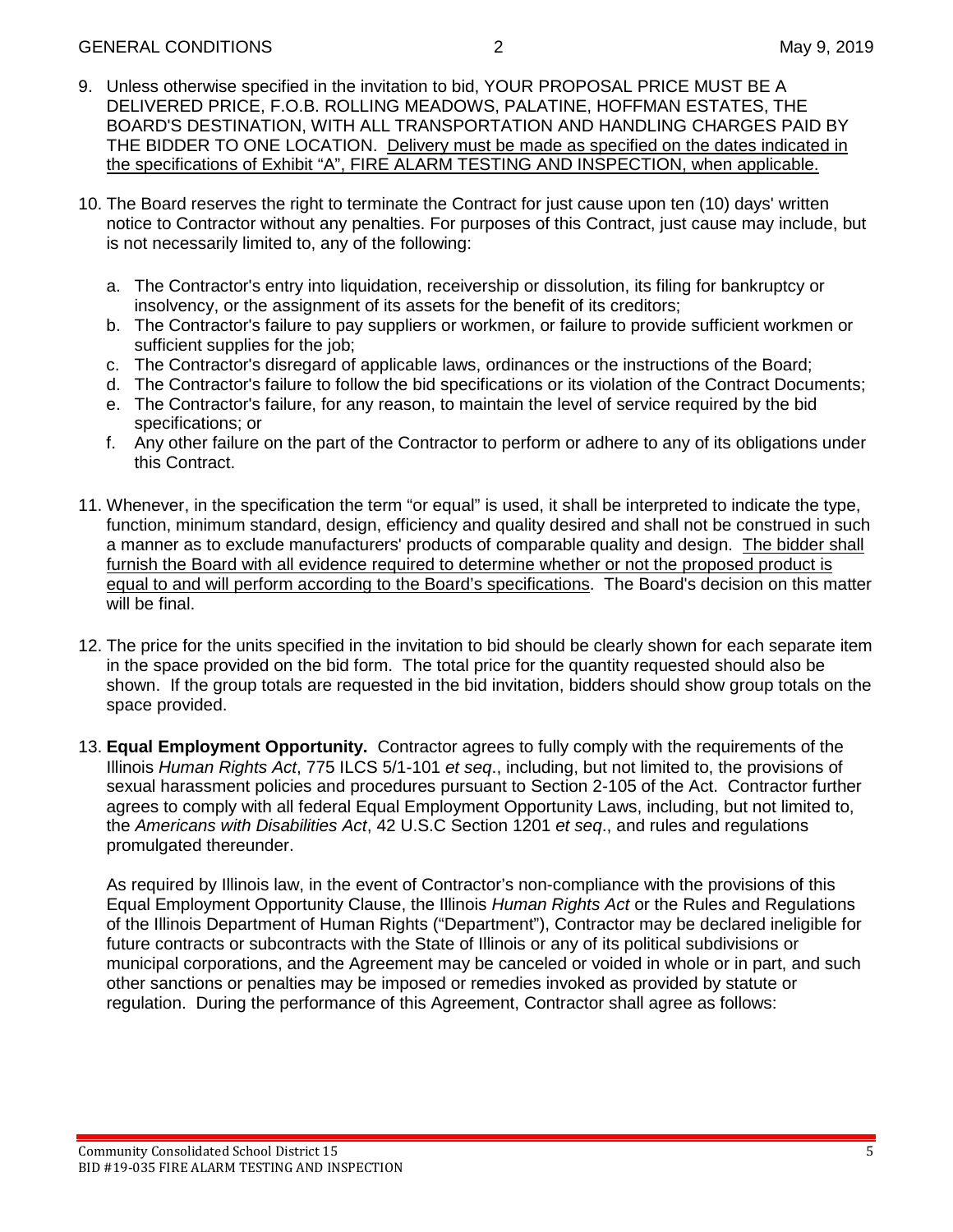#### GENERAL CONDITIONS 3 May 9, 2019

- a) That it will not discriminate against any employee or applicant for employment because of race, color, religion, sex, sexual orientation, marital status, national origin or ancestry, citizenship status, age, physical or mental handicap unrelated to ability, military status, or an unfavorable discharge from military service or arrest record status; and further that it will examine all job classifications to determine if minority persons or women are underutilized and will take appropriate affirmative action to rectify any such underutilization.
- b) That, if it hires additional employees in order to perform this contract or any portion thereof, it will determine the availability (in accordance with the Department's Rules) of minorities and women in the areas from which it may reasonably recruit and it will hire for each job classification for which employees are hired in such a way that minorities and women are not underutilized.
- c) That, in all solicitations or advertisements for employees placed by it or on its behalf, it will state that all applicants will be afforded equal opportunity without discrimination because of race, color, religion, sex, sexual orientation, marital status, national origin or ancestry, citizenship status, age, physical or mental handicap unrelated to ability, military status, or an unfavorable discharge from military service.
- d) That it will send to each labor organization or representative of workers with which it has or is bound by a collective bargaining or other agreement or understanding, a notice advising such labor organization or representative of Contractor's obligations under the Illinois *Human Rights Act* and the Department's Rules. If any such labor organization or representative fails or refuses to cooperate with Contractor in its efforts to comply with such Act and Rules, Contractor will promptly so notify the Department and the Contracting agency and will recruit employees from other sources when necessary to fulfill its obligation thereunder.
- e) That it will submit reports as required by the Department's Rules, furnish all relevant information as may from time to time be requested by the Department or the Contracting agency, and in all respects comply with the Illinois *Human Rights Act* and the Department's Rules.
- f) That it will permit access to all relevant books, records, accounts and work sites by personnel of the Contracting agency and the Department for purpose of investigation to ascertain compliance with the Illinois *Human Rights Act* and the Department's Rules.
- g) That it will include verbatim or by reference the provisions of this clause in every subcontract it awards under which any portion of the contract obligations are undertaken or assumed, so that such provisions will be binding upon such subcontractors. In the same manner as with other provisions of the Agreement, Contractor will be liable for compliance with applicable provisions of this clause by such subcontractors; and further it will promptly notify the Contracting agency and the Department in the event any subcontractor fails or refuses to comply therewith. In addition, Contractor will not utilize any subcontractor declared by the Illinois Human Rights Commission to be ineligible for contracts or subcontracts with the State of Illinois or any of its political subdivisions or municipal corporations.
- 14. To extent applicable, the Contractor agrees to comply with the provisions of the *Occupational Safety and Health Act of 1970* (29 U.S.C.A. § 651 *et seq.*) and the standards and regulations issued thereunder and shall certify that all items furnished under this bid will conform to and comply with said standards and regulations.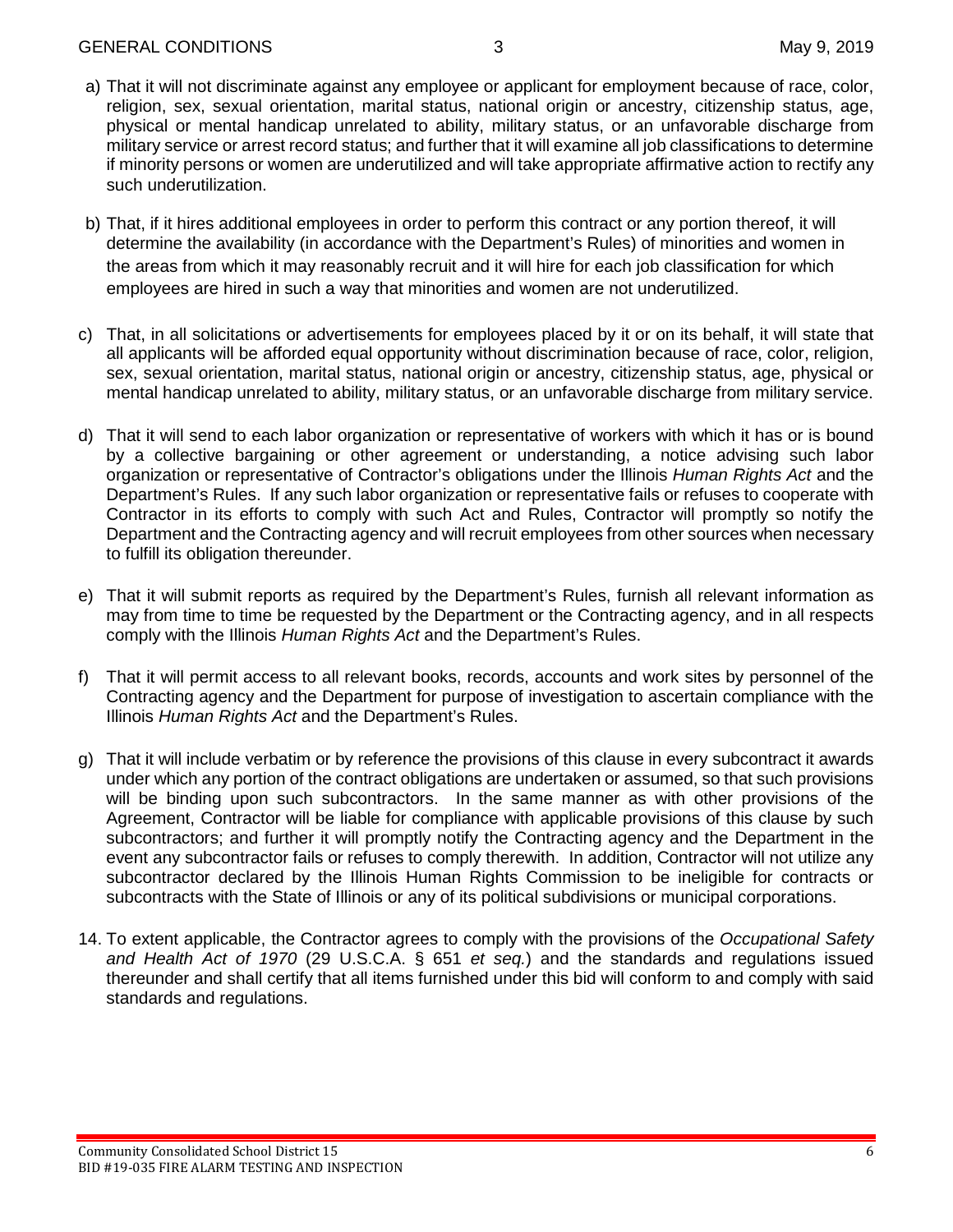- 15. Contractor agrees to comply with provisions of the *Consumer Products Safety Act of 1972* (15 U.S.C.A § 205 *et seq.*) and shall certify that items furnished under this bid conform to applicable standards.
- 16. To the extent applicable, the Illinois *Employment of Illinois Workers on Public Works Act* (30 ILCS 470/0.01 *et. seq*.) shall prevail on this Contract.
- 17. Contractor acknowledges that, pursuant to the Illinois *Criminal Code* (720 ILCS 5/11-9.3), it is unlawful for a child sex offender to knowingly be present on school property when persons under the age of eighteen are present without the specific notification to and permission of the Superintendent of Schools or the Board of Education. Accordingly, Contractor shall ensure that none of its employees, agents or independent contractors are child sex offenders. Child sex offenders found to be present on school property without permission will be considered trespassers and will be prosecuted in accordance with Illinois law.
- 18. Bids will be considered only if made without any connection with any other person or firm submitting a bid, if in all respects fair and without collusion, and if no member of the Board or other officer of the School District is directly or indirectly interested in the bid or in any portion of the profits thereof.
- 19. A bidder may withdraw or change a bid if written notice of the withdrawal or change is received by Board before the latest time specified for submission of bids. Any change may be made only by substitution of another bid.
- 20. Bids received after the time specified in the invitation to bid will not be considered and shall be returned to the bidder. The method of transmittal of the bid proposal is at bidder's risk of untimely receipt by the Board.
- 21. Title to the goods herein described shall not pass until said goods have actually been received by Board or its consignee, notwithstanding any agreement to the contrary, including, but not by way of limitation, any agreement to pay freight, express, or other transportation or insurance charges. Risk of loss prior to such actual receipt by Board or its consignee shall be borne by Contractor. Nothing herein contained, however, shall be construed to deprive Board of its interest, or limiting such interest, in goods herein described prior to such actual receipt.
- 22. All material and workmanship shall be subject to inspection and test by Board or its designee. The Board reserves the right to reject any goods which contain defects in material or workmanship, which fail to meet the specifications contained herein or any warranties (express or implied). Rejected goods shall be removed at the expense of the Contractor, including all transportation costs, promptly after notification of rejection. As to rejected goods, Contractor shall bear all costs of inspection and all risk of loss.
- 23. Payment by the Board for goods supplied hereunder shall not constitute acceptance thereof if subsequent inspection discloses defects in material or workmanship or a failure to meet the specifications contained herein.
- 24. Purchase order number and vendor name must appear on each invoice submitted to the Board for payment.
- 25. Signature Constitutes Acceptance The signing of these bid forms shall be construed as acceptance of all provisions contained herein and that the Contractor had read the Contract Documents and is fully aware of the terms hereof.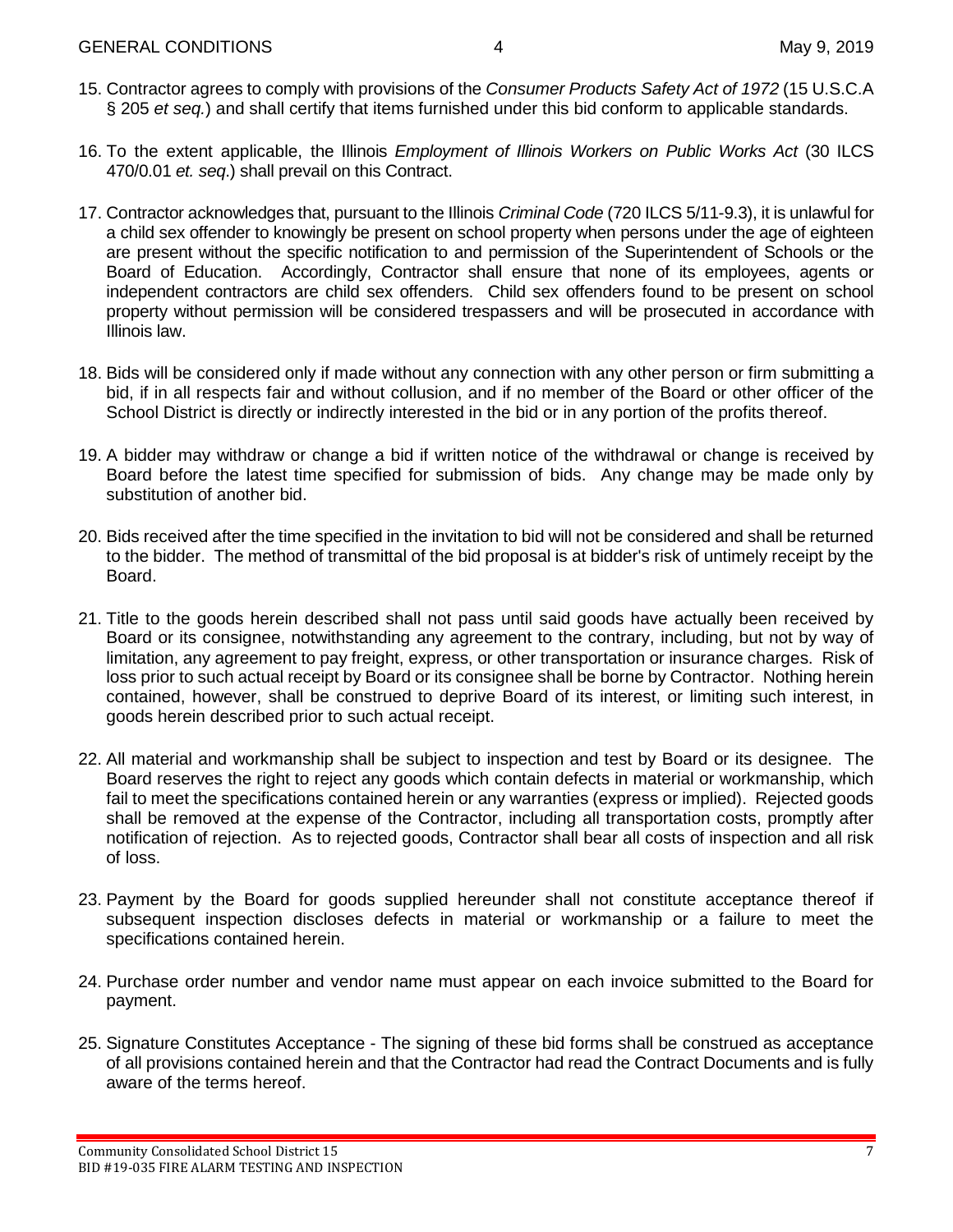- 26. Exceptions Any exceptions to these terms and conditions of deviations from the written specifications must be shown in writing and attached to the bid form.
- 27. The Board reserves its rights to reject any goods and to cancel all or any part of this sale if Contractor fails to deliver all or any part of the goods described in the invitation to bid in accordance with the terms, conditions, and specifications contained herein. Acceptance of any part of the goods covered by the invitation to bid shall not obligate Board to accept future shipments nor deprive it of its rights to revoke any acceptance theretofore given. If Contractor ceases to conduct its operations in the ordinary course of business (including inability to meet its obligations as they mature), or if any proceeding under bankruptcy or insolvency laws is brought by or against Contractor, or if a receiver for Contractor is appointed or applied for, or if an assignment for the benefit of creditors is made by Contractor, Board may cancel this order without liability except for deliveries previously made or for goods covered by the invitation to bid then completed and subsequently delivered in accordance with the terms, conditions, and specifications contained herein.
- 28. Contractor makes the following warranties to Board and users of the goods herein described: (a) It will, at the date of delivery, have good title to any and all goods supplied hereunder, and said goods will be free and clear of any and all liens and encumbrances; (b) Any and all goods supplied hereunder will be of merchantable quality; (c) Any and all goods supplied hereunder will be fit for the particular use intended, will be free from defects, whether patent or latent in material or workmanship, and will be in full conformity with the specifications contained herein. Contractor agrees that the foregoing warranties shall survive acceptance of the goods, and that said warranties shall be in addition to any warranties for additional scope given to Board by Contractor.
- 29. Contractor agrees to indemnify, defend, and hold harmless the Board, its successors, assigns, customer, agents, and users of the goods herein described against any and all loss, damage, or injury arising out of or resulting from a claim or suit for alleged infringement or any letters patent granted by the United States or any foreign government relating to the goods herein described. Contractor agrees that it will assume the defense of any and all such suits and pay all costs, judgments, and expenses incidental thereto.
- 30. Bidder must make delivery upon receipt of order unless otherwise specified in the invitation to bid. Bidder must indicate time required for delivery on bid.
- 31. The bidder shall at all times observe and comply with all laws, ordinances, regulations and codes for the Federal, State, County and other local government agencies, which may in any manner affect the preparation of proposals or the performance of the contract.
- 32. Any interpretation of the proposed Contract Documents will be made only by an addendum duly issued by the Budget & Purchasing Coordinator. A copy of such addendum will be mailed to each person receiving a set of such Contract Documents and to such other prospective bidders as shall have requested that they be furnished with a copy of each addendum. Failure on the part of the prospective bidder to receive a written interpretation prior to the time of the opening of bids will not be grounds for withdrawal of his proposal. Oral explanations will not be binding.
- 33. The award of the Contract will be made by official Board documents. Bidder's order form is not acceptable and cannot be used.
- 34. The Board is exempt from paying Illinois Use Tax (35 ILCS 105/3-5.4) and sales to the Board are exempt from Illinois Retailer's Occupation Tax ( 35 ILCS 120/2-5.11). As such, Contractor shall not include such taxes in its bid.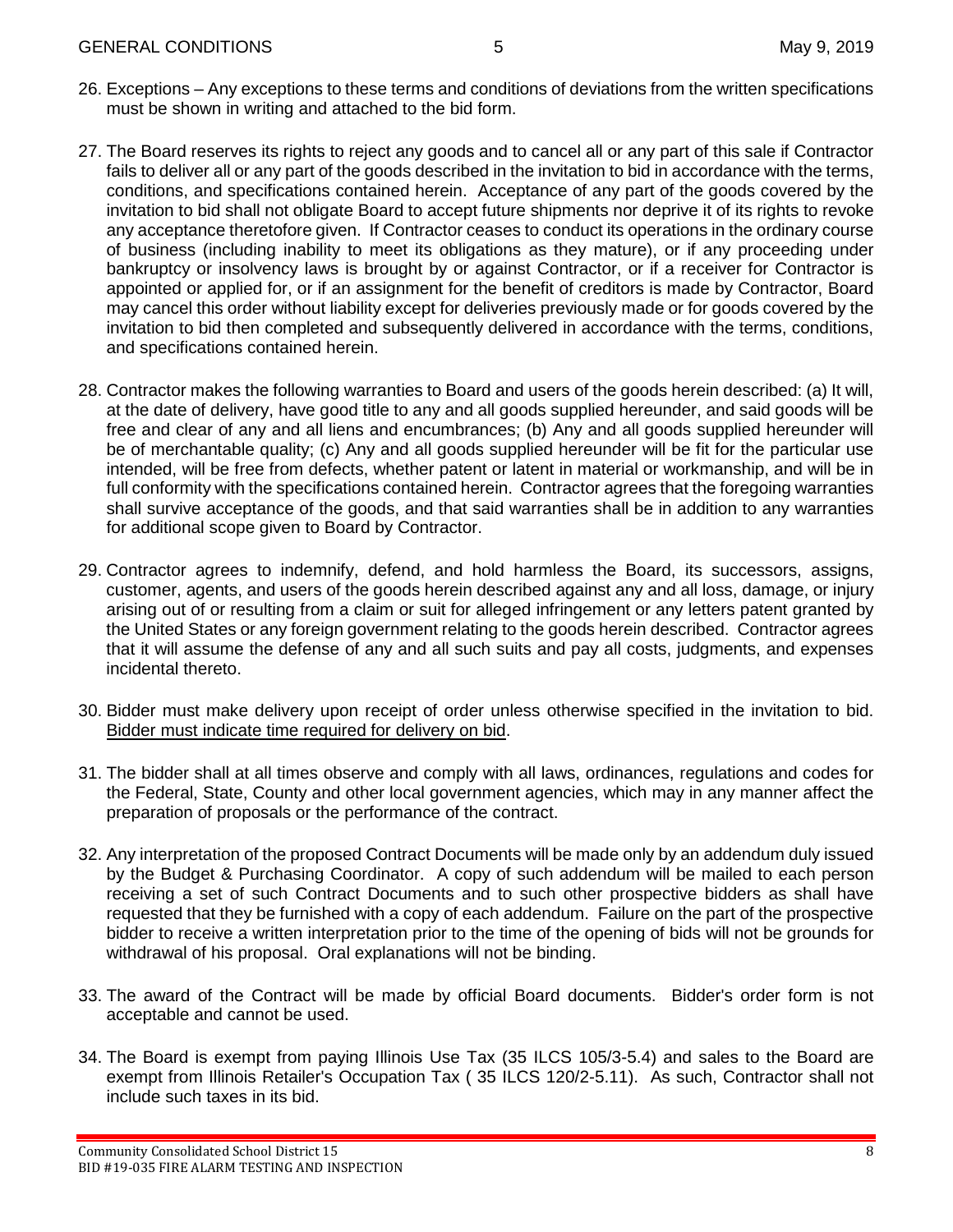- 35. The Board is exempt from paying Federal Excise Taxes (26 U.S.C.A. § 4221). As such, Contractor shall not include such taxes in its bid.
- 36. In computing transportation costs, bidders should not include any federal transportation tax, because Board is exempt.
- 37. The Contractor shall pay sales, consumer, use and similar taxes for the work or portions thereof provided by the Contractor. Contractor shall collect and remit Illinois Use Tax on all sales of tangible personal property in accordance with the Illinois *School Code* (105 ILCS 5/10-20.21) and the Illinois *Use Tax Act* (35 ILCS 105/1 *et seq*.). The payment of this tax will take place regardless of whether the Contractor is a retailer maintaining a place of business within this State. The cost of such tax shall be borne solely by the Contractor as part of the Contract price. Contractor shall not be reimbursed or paid any taxes unnecessarily paid by Contractor when not required due to the Board's tax exempt status.
- 38. Where the term Sub-contractor is used throughout the bid it refers to those specialized people who are not on the Contractor's payroll. Such Sub-contractors are to be brought to the attention of the Board, which reserves the right to approve or disapprove any such related Sub-contractors.
- 39. ERRORS AND OMISSIONS All proposals shall be submitted with each space properly completed. Special attention of bidders is directed to the policy that no claim for relief because of errors or omissions in the bidding will be considered and bidders will be held strictly to the proposals as submitted. Should a bidder find any discrepancies in, or omissions from any of the documents, or be in doubt as to their meanings, it shall advise the Director for Business Services who will issue the necessary clarifications to all prospective bidders by means of addenda. Failure on the part of the prospective bidder to receive a written interpretation prior to the time of the opening of bids will not be grounds for withdrawal of its proposal. Oral explanations will not be binding.
- 40. To the extent applicable, it shall be mandatory upon the Contractor to whom the Contract is awarded and upon any Sub-contractor(s) thereof to pay to all laborers, workmen, and mechanics employed by them not less than the prevailing rate of wages in the locality for each craft of type of workmen or mechanic needed to perform such work and the general prevailing rate for legal holidays and overtime work as ascertained by the Department of Labor and pursuant to Illinois law and statutes in such case made and provided.

The Contractor and Sub-contractor(s) shall comply with the Illinois *Prevailing Wage Act* and shall include in bids the cost for the current prevailing wage. A copy of the current Illinois Department of Labor Prevailing Wages for Cook County is included at the end of this Section. Prevailing wage rates are revised by the Department of Labor and available on its website (**Amendment to Prevailing Wage Act 97-0964**). As changes are made in these prevailing wages, the Contractor and Sub-contractor(s) performing work on the project will be responsible for conforming to the changes and shall have the responsibility for determining when changes are made. No additional costs are to be incurred by the Board as a result of changes in prevailing wage. All record keeping requirements are the obligation of the Contractor and Sub-contractor(s).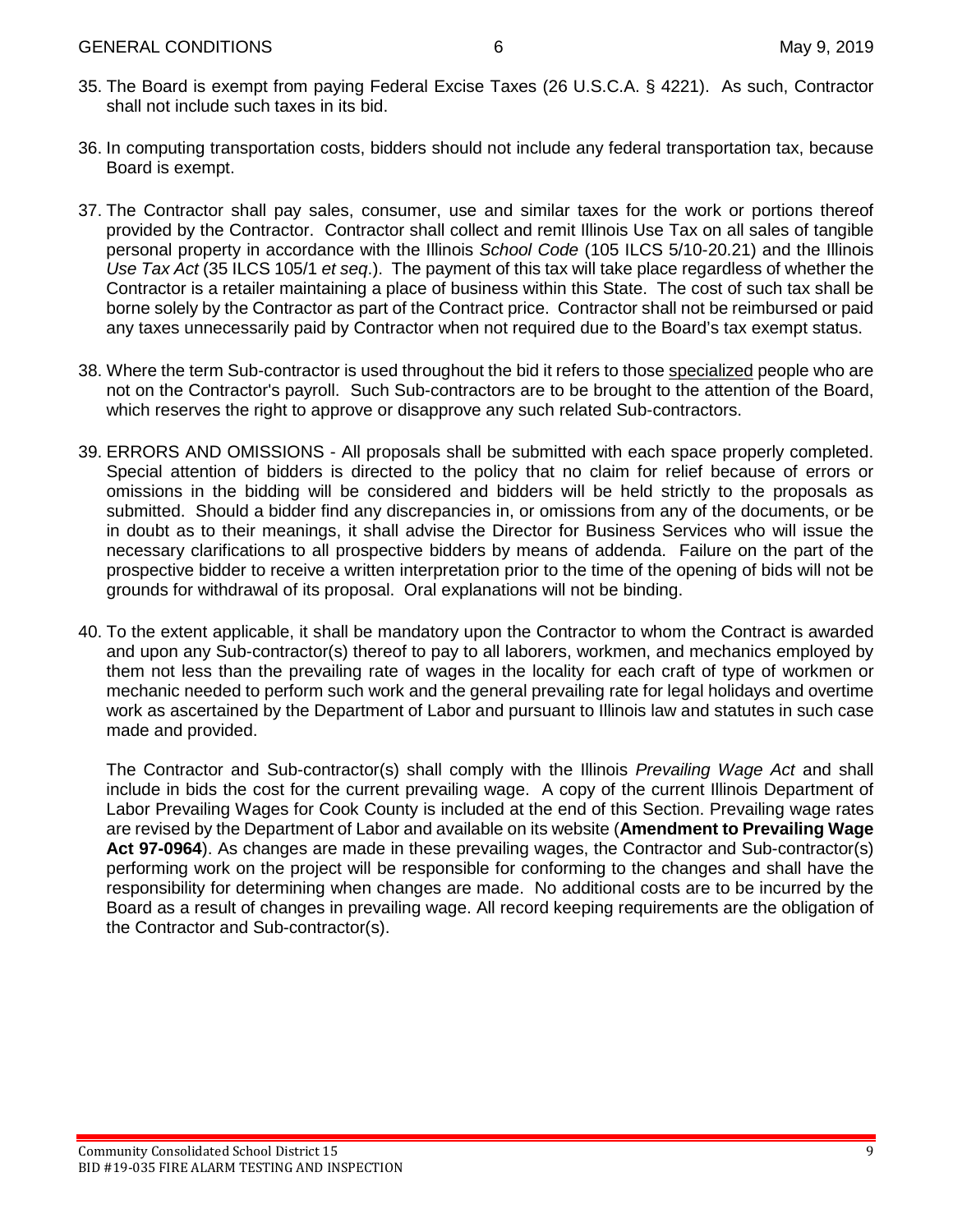To the extent that there are any violations of the *Prevailing Wage Act* and any demands are made upon the Board by the Illinois Department of Labor or by any employee of the Contractor or a Sub-contractor performing work on the project, the Contractor or the particular Sub-contractor and Contractor shall be responsible for indemnifying and holding the Board free and harmless from all costs incurred, directly or indirectly, by the Board in responding to and complying with demands made by the Department of Labor, or an aggrieved employee and such amounts may be withheld from the payments to be made on the project. It is the intention that the Board shall suffer no time loss or other additional expenses in complying with any inquiry made with regard to the *Prevailing Wage Act.*

Palatine Community Consolidated School District 15 is bound by the requirements of **Prevailing Wage Act, 820 lLCS 130/.01 et seq**, which amended the Illinois Prevailing Wage Act effective January 2010 to impose additional obligations on public school districts engaged in "public works" construction projects. The new Act requires each contractor and sub-contractor to submit to Palatine Community Consolidated School District 15 a monthly certified payroll containing the names of all laborers, mechanics and other workers employed on each project. The certified payroll must also include the address, telephone number, social security number, classification(s), hourly wages paid in each pay period, the number of hours worked each day, and the starting and ending times of work each day for each identified worker. The contractor or sub-contractor must also certify that each worker has been paid not less than a general prevailing hourly rate of pay which is required by law. Palatine Community Consolidated School District 15 will retain these records for no less than three (3) years. This requirement is to be met for any projects following the date of this notification. The certified payroll must be received at Joseph M. Kiszka Educational Service Center, Community Consolidated School District 15, 580 North First Bank Drive, Palatine, IL 60067, Attention: IVY FLEMING for retention. Any future payments will be withheld until CCSD 15 receives your certified payroll.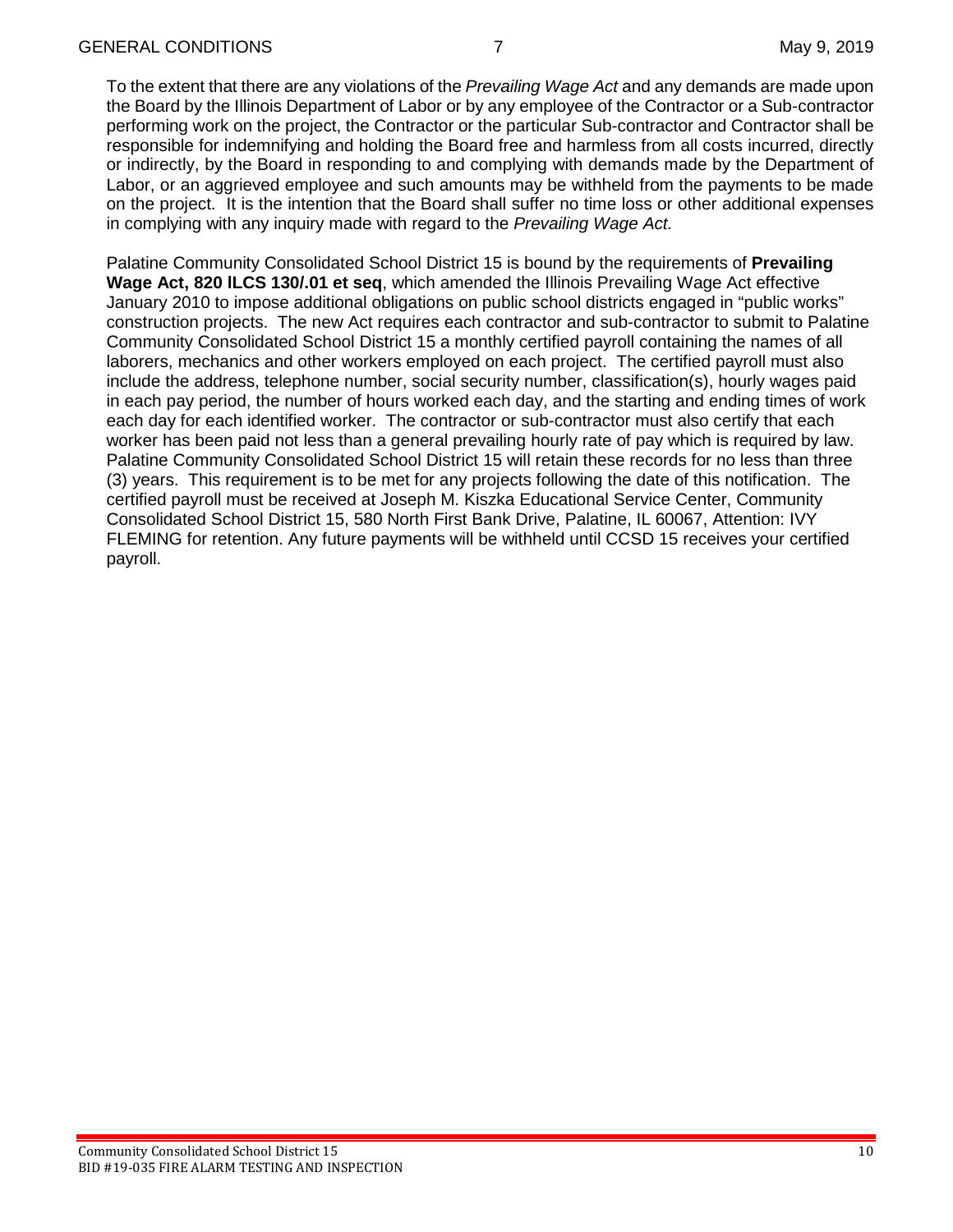#### GENERAL CONDITIONS 8 8 2019

- 41. The Board will attempt to make payments for items ordered within thirty (30) days of delivery. Invoices must be submitted in a timely manner, and if received by the  $25<sup>th</sup>$  day of the month, will be processed and paid at the next regularly scheduled Board of Education meeting (normally held on the second Wednesday of each month.) Notwithstanding anything herein to the contrary, however, all payments made to the Contractor shall be governed by the Illinois *Local Government Prompt Payment Act* (50 ILCS 505/1 *et seq*.).
- 42. INSURANCE: Each Prime Contractor shall furnish and pay for insurance in accordance with the conditions stipulated below. Contractors shall file with the Board a Certificate of Insurance certifying to insurance coverage specified herein. All Certificates shall contain a clause stating the policy will not be canceled without thirty (30) days prior written notice having first been sent to the Board. Each Contractor shall carry insurance to cover responsibility and liability of all kinds, and shall require Subcontractors to carry similar insurance.

The attached Certificate of Insurance requirements shall be maintained by the Contractor receiving award in addition to all Sub-contractors as stated during the execution of the Contract and until such time as contract work is complete. Said Certificate of Insurance is to name the Board of Education of Community Consolidated School District 15 and its employees and agents as "Additional Insured" IN ADDITION TO Certificate Holder. Designated Certificate is to be submitted with your bid to the Board.

The Contractor shall include during the life of this Contract, insurance under a contractor's floater, or as an alternative, specific fire insurance with the standard extended coverage, a vandalism and malicious mischief endorsement on all Contractors' machinery, tools, equipment, forms scaffolding, trailers/vans, sheds, and similar property, rented or owned, used in the move.

The policy shall provide that in a case of loss from any cause whatsoever, there shall be no liability on the part of the Board for property of this nature belonging to or rented by any Contractor of Subcontractor, or by any employee of a Contractor. The contractor's floater referred to herein may be an all-risk or named peril policy; but, if a named peril policy, it shall be written to include loss caused by the following perils; fire, lightning, flood, and the perils insured against under the extended coverage and vandalism and malicious mischief endorsements.

The Contractor must provide evidence of Workers' Compensation insurance as required by statute, auto liability coverage and a umbrella liability coverage of a minimum of \$5,000,000.00 per occurrence and in the aggregate.

The following limits should be in place:

- a. Bodily injury and property damage combined per occurrence \$1,000,000.
- b. Bodily injury and property damage combined aggregated \$3,000,000.
- c. Excess liability Each occurrence in the amount of the limit of their policy.
- d. Excess liability Aggregate in the amount of the limit of their policy.
- e. Evidence of workers' comp in the amount required by statute.
- f. General Liability \$1,000,000 per occurrence, \$2,000,000 aggregate.
- g. The special endorsement to read: Community Consolidated School District 15 is named as additional insured as their interest may appear and notice of cancellation/material change, if applicable, should be attached to certificate of insurance or otherwise evidenced as in effect under the policies listed.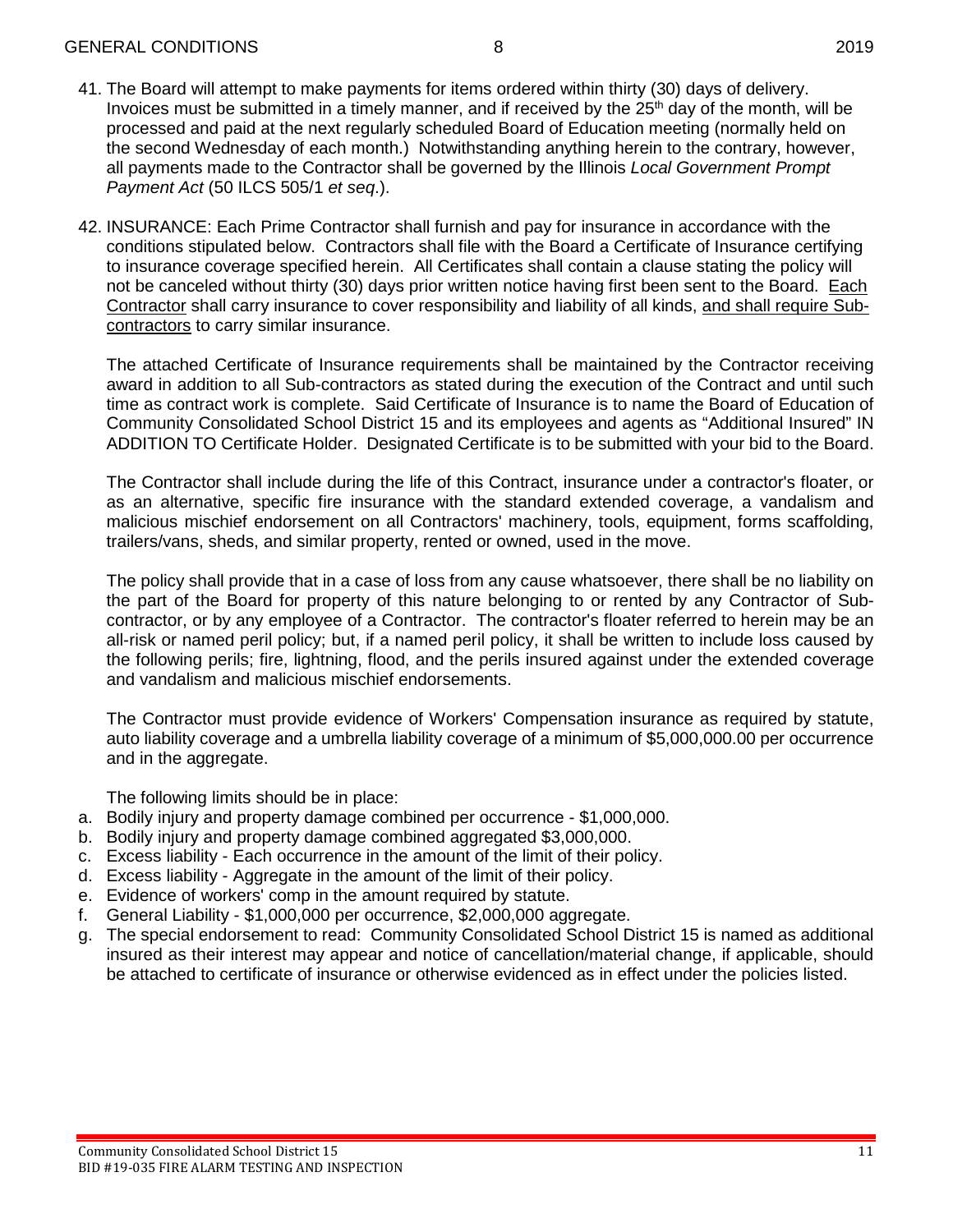|                                                                                                                                                                                                                                                                                                                                                                                                                  |                  | <b>CERTIFICATE OF LIABILITY INSURANCE</b>             |                                               |                                                        |                                                                                                                            |            | DATE (MM/DD/YYYY)          |
|------------------------------------------------------------------------------------------------------------------------------------------------------------------------------------------------------------------------------------------------------------------------------------------------------------------------------------------------------------------------------------------------------------------|------------------|-------------------------------------------------------|-----------------------------------------------|--------------------------------------------------------|----------------------------------------------------------------------------------------------------------------------------|------------|----------------------------|
|                                                                                                                                                                                                                                                                                                                                                                                                                  |                  |                                                       |                                               |                                                        |                                                                                                                            | 01/01/2015 |                            |
| THIS CERTIFICATE IS ISSUED AS A MATTER OF INFORMATION ONLY AND CONFERS NO RIGHTS UPON THE CERTIFICATE HOLDER. THIS<br>CERTIFICATE DOES NOT AFFIRMATIVELY OR NEGATIVELY AMEND, EXTEND OR ALTER THE COVERAGE AFFORDED BY THE POLICIES<br>BELOW. THIS CERTIFICATE OF INSURANCE DOES NOT CONSTITUTE A CONTRACT BETWEEN THE ISSUING INSURER(S), AUTHORIZED<br>REPRESENTATIVE OR PRODUCER, AND THE CERTIFICATE HOLDER. |                  |                                                       |                                               |                                                        |                                                                                                                            |            |                            |
| IMPORTANT: If the certificate holder is an ADDITIONAL INSURED, the policy(ies) must be endorsed. If SUBROGATION IS WAIVED, subject to<br>the terms and conditions of the policy, certain policies may require an endorsement. A statement on this certificate does not confer rights to the<br>certificate holder in lieu of such endorsement(s).                                                                |                  |                                                       |                                               |                                                        |                                                                                                                            |            |                            |
| <b>PRODUCER</b>                                                                                                                                                                                                                                                                                                                                                                                                  |                  |                                                       | <b>CONTACT<br/>NAME:</b>                      |                                                        |                                                                                                                            |            |                            |
| Frank's Insurance Agency                                                                                                                                                                                                                                                                                                                                                                                         |                  |                                                       | <b>PHONE</b><br>(A/C, No, Ext):<br>E-MAIL     |                                                        | FAX<br>(A/C, No):                                                                                                          |            |                            |
| <b>Main Street</b>                                                                                                                                                                                                                                                                                                                                                                                               |                  |                                                       | <b>ADDRESS:</b>                               |                                                        |                                                                                                                            |            |                            |
| Anywhere IL 00000                                                                                                                                                                                                                                                                                                                                                                                                |                  |                                                       | <b>PRODUCER</b><br><b>CUSTOMER ID#:</b>       |                                                        |                                                                                                                            |            |                            |
| <b>INSURED</b>                                                                                                                                                                                                                                                                                                                                                                                                   |                  |                                                       |                                               |                                                        | <b>INSURER(S) AFFORDING COVERAGE</b>                                                                                       |            | NAIC#<br>Enter NAIC #      |
| <b>DEF Construction Company</b>                                                                                                                                                                                                                                                                                                                                                                                  |                  |                                                       | <b>INSURER A:</b><br><b>INSURER B:</b>        | Name of Insurance Company<br>Name of Insurance Company |                                                                                                                            |            | Enter NAIC #               |
| 456 Main Street                                                                                                                                                                                                                                                                                                                                                                                                  |                  |                                                       | <b>INSURER C:</b>                             | Name of Insurance Company                              |                                                                                                                            |            | Enter NAIC#                |
|                                                                                                                                                                                                                                                                                                                                                                                                                  |                  |                                                       | <b>INSURER D:</b>                             |                                                        |                                                                                                                            |            |                            |
| Anywhere IL 00000                                                                                                                                                                                                                                                                                                                                                                                                |                  |                                                       | <b>INSURER E:</b>                             |                                                        |                                                                                                                            |            |                            |
|                                                                                                                                                                                                                                                                                                                                                                                                                  |                  |                                                       | <b>INSURER F:</b>                             |                                                        |                                                                                                                            |            |                            |
| <b>COVERAGES</b><br>THIS IS TO CERTIFY THAT THE POLICIES OF INSURANCE LISTED BELOW HAVE BEEN ISSUED TO THE INSURED NAMED ABOVE FOR THE POLICY PERIOD                                                                                                                                                                                                                                                             |                  | <b>CERTIFICATE NUMBER:</b>                            |                                               |                                                        | <b>REVISION NUMBER:</b>                                                                                                    |            |                            |
| INDICATED. NOTWITHSTANDING ANY REQUIREMENT, TERM OR CONDITION OF ANY CONTRACT OR OTHER DOCUMENT WITH RESPECT TO WHICH THIS<br>CERTIFICATE MAY BE ISSUED OR MAY PERTAIN, THE INSURANCE AFFORDED BY THE POLICIES DESCRIBED HEREIN IS SUBJECT TO ALL THE TERMS,                                                                                                                                                     |                  |                                                       |                                               |                                                        |                                                                                                                            |            |                            |
| EXCLUSIONS AND CONDITIONS OF SUCH POLICIES. LIMITS SHOWN MAY HAVE BEEN REDUCED BY PAID CLAIMS.<br><b>INSR</b><br>LTR<br><b>TYPE OF INSURANCE</b>                                                                                                                                                                                                                                                                 | <b>ADDL SUBR</b> | <b>POLICY NUMBER</b>                                  |                                               | POLICY EFF POLICY EXP<br>(MM/DD/YYYY) (MM/DD/YYYY)     | <b>LIMITS</b>                                                                                                              |            |                            |
| <b>GENERAL LIABILITY</b>                                                                                                                                                                                                                                                                                                                                                                                         | <b>INSR WVD</b>  |                                                       |                                               |                                                        | <b>EACH OCCURRENCE</b>                                                                                                     |            | $s$ 1,000,000              |
| Y<br>А<br>X.<br>COMMERCIAL GENERAL LIABILITY                                                                                                                                                                                                                                                                                                                                                                     | Y                |                                                       |                                               |                                                        | 00-00-00 00-00-00 PREMISES (Ea occurrence)                                                                                 | \$100,000  |                            |
| CLAIMS-MADE $ X $ occur                                                                                                                                                                                                                                                                                                                                                                                          |                  |                                                       |                                               |                                                        | MED EXP (Any one person)                                                                                                   | \$10,000   |                            |
|                                                                                                                                                                                                                                                                                                                                                                                                                  |                  |                                                       |                                               |                                                        | PERSONAL & ADV INJURY                                                                                                      |            | \$1,000,000                |
|                                                                                                                                                                                                                                                                                                                                                                                                                  |                  |                                                       |                                               |                                                        | <b>GENERAL AGGREGATE</b>                                                                                                   |            | \$2,000,000                |
| GEN'L AGGREGATE LIMIT APPLIES PER:<br>PRO-<br>ᄉ                                                                                                                                                                                                                                                                                                                                                                  |                  |                                                       |                                               |                                                        | PRODUCTS - COMP/OP AGG                                                                                                     |            | \$2,000,000                |
| <b>POLICY</b><br>LOC<br><b>AUTOMOBILE LIABILITY</b>                                                                                                                                                                                                                                                                                                                                                              |                  |                                                       |                                               |                                                        | <b>COMBINED SINGLE LIMIT</b>                                                                                               | s          |                            |
| <b>ANY AUTO</b><br>А                                                                                                                                                                                                                                                                                                                                                                                             |                  |                                                       |                                               |                                                        | (Ea accident)                                                                                                              |            | \$1,000,000                |
| ALL OWNED AUTOS                                                                                                                                                                                                                                                                                                                                                                                                  |                  | 00-00-00                                              |                                               |                                                        | 00-00-00 00-00-00 BODILY INJURY (Per person)                                                                               | \$         |                            |
| Y<br><b>SCHEDULED AUTOS</b>                                                                                                                                                                                                                                                                                                                                                                                      |                  |                                                       |                                               |                                                        | BODILY INJURY (Per accident)<br>PROPERTY DAMAGE                                                                            | \$         |                            |
| <b>HIRED AUTOS</b>                                                                                                                                                                                                                                                                                                                                                                                               |                  |                                                       |                                               |                                                        | (Per accident)                                                                                                             | \$         |                            |
| <b>NON-OWNED AUTOS</b>                                                                                                                                                                                                                                                                                                                                                                                           |                  |                                                       |                                               |                                                        |                                                                                                                            | s          |                            |
| <b>UMBRELLA LIAB</b>                                                                                                                                                                                                                                                                                                                                                                                             |                  |                                                       |                                               |                                                        |                                                                                                                            | s          |                            |
| <b>OCCUR</b><br>в<br><b>EXCESS LIAB</b><br><b>CLAIMS-MADE</b>                                                                                                                                                                                                                                                                                                                                                    |                  |                                                       |                                               |                                                        | <b>EACH OCCURRENCE</b><br><b>AGGREGATE</b>                                                                                 |            | \$5,000,000<br>\$5,000,000 |
| <b>DEDUCTIBLE</b>                                                                                                                                                                                                                                                                                                                                                                                                |                  |                                                       |                                               |                                                        |                                                                                                                            | \$         |                            |
| <b>RETENTION \$</b>                                                                                                                                                                                                                                                                                                                                                                                              |                  |                                                       |                                               |                                                        |                                                                                                                            | s          |                            |
| <b>WORKERS COMPENSATION</b><br>AND EMPLOYERS' LIABILITY                                                                                                                                                                                                                                                                                                                                                          |                  |                                                       |                                               |                                                        | <b>WC STATU-</b><br>OTH-<br><b>TORY LIMITS</b><br>ER                                                                       |            |                            |
| Y/N<br>ANY PROPRIETOR/PARTNER/EXECUTIVE<br><b>N/A</b><br>OFFICER/MEMBER EXCLUDED?                                                                                                                                                                                                                                                                                                                                |                  | 00-00-00                                              |                                               | 00-00-00 00-00-00                                      | <b>E.L. EACH ACCIDENT</b>                                                                                                  |            | \$1,000,000                |
| (Mandatory in NH)<br>If yes, describe under<br>DESCRIPTION OF OPERATIONS below                                                                                                                                                                                                                                                                                                                                   |                  |                                                       |                                               |                                                        | E.L. DISEASE - EA EMPLOYEE \$ 1,000,000                                                                                    |            |                            |
|                                                                                                                                                                                                                                                                                                                                                                                                                  |                  |                                                       |                                               |                                                        | E.L. DISEASE - POLICY LIMIT   \$ 1,000,000                                                                                 |            |                            |
| <b>Professional Liability</b>                                                                                                                                                                                                                                                                                                                                                                                    |                  | 00-00-00                                              |                                               |                                                        | 00-00-00 00-00-00 \$1,000,000 each claim                                                                                   |            |                            |
| DESCRIPTION OF OPERATIONS / LOCATIONS / VEHICLES (Attach ACORD 101, Additional Remarks Schedule, if more space is required)                                                                                                                                                                                                                                                                                      |                  |                                                       |                                               |                                                        |                                                                                                                            |            |                            |
| It is understood and agreed that the following shall be additional insured on a primary non-contributory basis: CCSD 15 including all                                                                                                                                                                                                                                                                            |                  |                                                       |                                               |                                                        |                                                                                                                            |            |                            |
| elected and appointed officials, all employees and volunteers, and all board members. Waiver of subrogation applies in favor of CCSD 15.                                                                                                                                                                                                                                                                         |                  |                                                       |                                               |                                                        |                                                                                                                            |            |                            |
|                                                                                                                                                                                                                                                                                                                                                                                                                  |                  |                                                       |                                               |                                                        |                                                                                                                            |            |                            |
| <b>CERTIFICATE HOLDER</b>                                                                                                                                                                                                                                                                                                                                                                                        |                  |                                                       | <b>CANCELLATION</b>                           |                                                        |                                                                                                                            |            |                            |
| <b>Community Consolidated School District 15</b>                                                                                                                                                                                                                                                                                                                                                                 |                  |                                                       | <b>ACCORDANCE WITH THE POLICY PROVISIONS.</b> |                                                        | SHOULD ANY OF THE ABOVE DESCRIBED POLICIES BE CANCELLED BEFORE<br>THE EXPIRATION DATE THEREOF, NOTICE WILL BE DELIVERED IN |            |                            |
| Attn: Linda Styczen                                                                                                                                                                                                                                                                                                                                                                                              |                  |                                                       |                                               |                                                        |                                                                                                                            |            |                            |
| 580 N First Bank Drive                                                                                                                                                                                                                                                                                                                                                                                           |                  |                                                       | <b>AUTHORIZED REPRESENTATIVE</b>              |                                                        |                                                                                                                            |            |                            |
| Palatine IL 60067                                                                                                                                                                                                                                                                                                                                                                                                |                  |                                                       |                                               |                                                        | Your Insurance Agent                                                                                                       |            |                            |
| ACORD 25 (2009/09)                                                                                                                                                                                                                                                                                                                                                                                               |                  | The ACORD name and logo are registered marks of ACORD |                                               |                                                        | © 1988-2009 ACORD CORPORATION. All rights reserved.                                                                        |            |                            |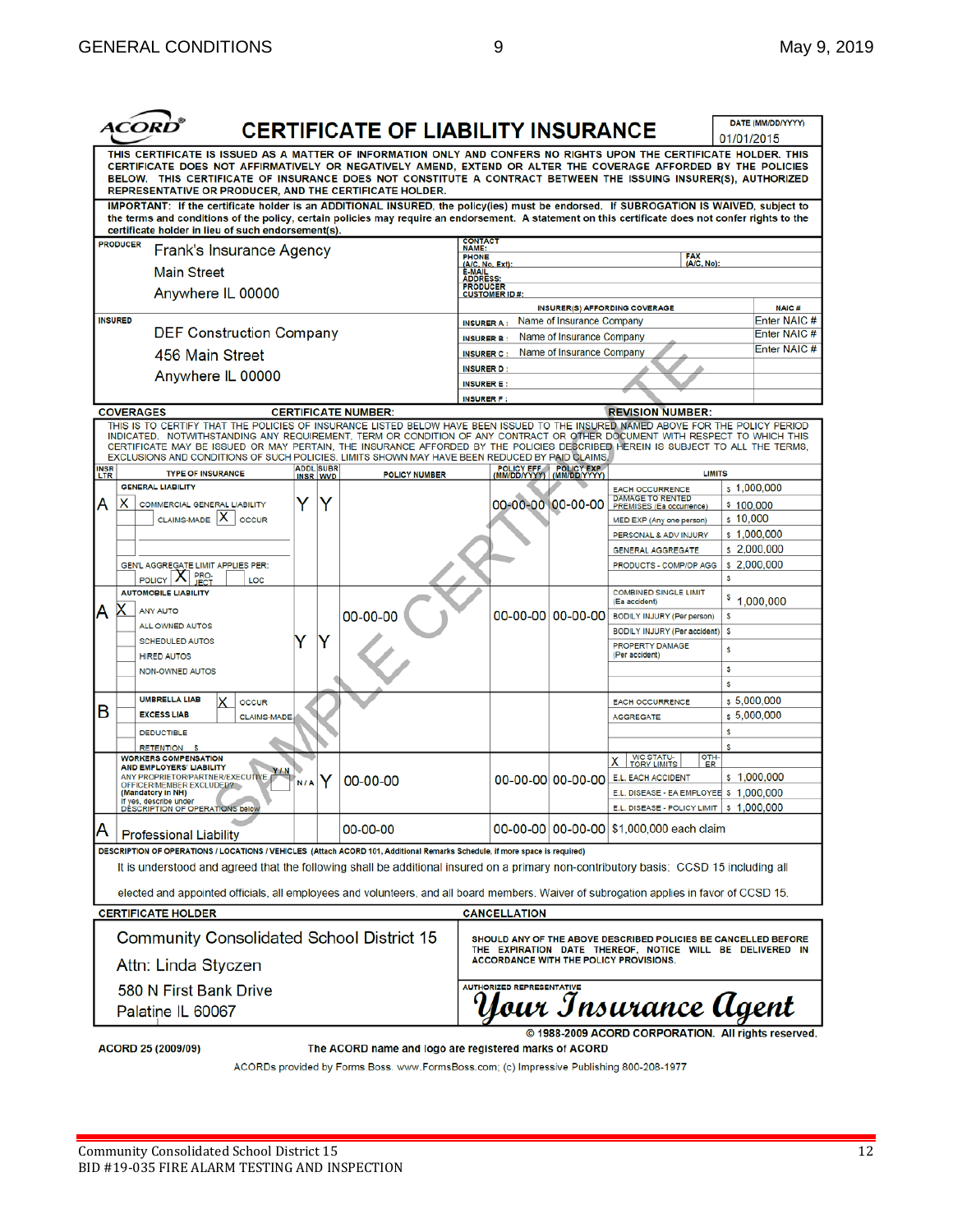43. All vendor staff/personnel must undergo a criminal background investigation within 60 days prior to the start of the contract at the vendor's expense and available upon request. Section 10-21.9 of *The School Code* (105 ILCS 5/10-21.9) provides that:

After January 1, 1990, the provisions of this section (criminal background investigations) shall apply to all employees of persons or firms holding contracts with any school district including, but not limited to, food service workers, school bus drivers and other transportation employees, who have direct, daily contact with the pupils of any school in such district.

Additionally, the contractor must also agree not to send to any school building or on any school property any employee who is a known child sex offender.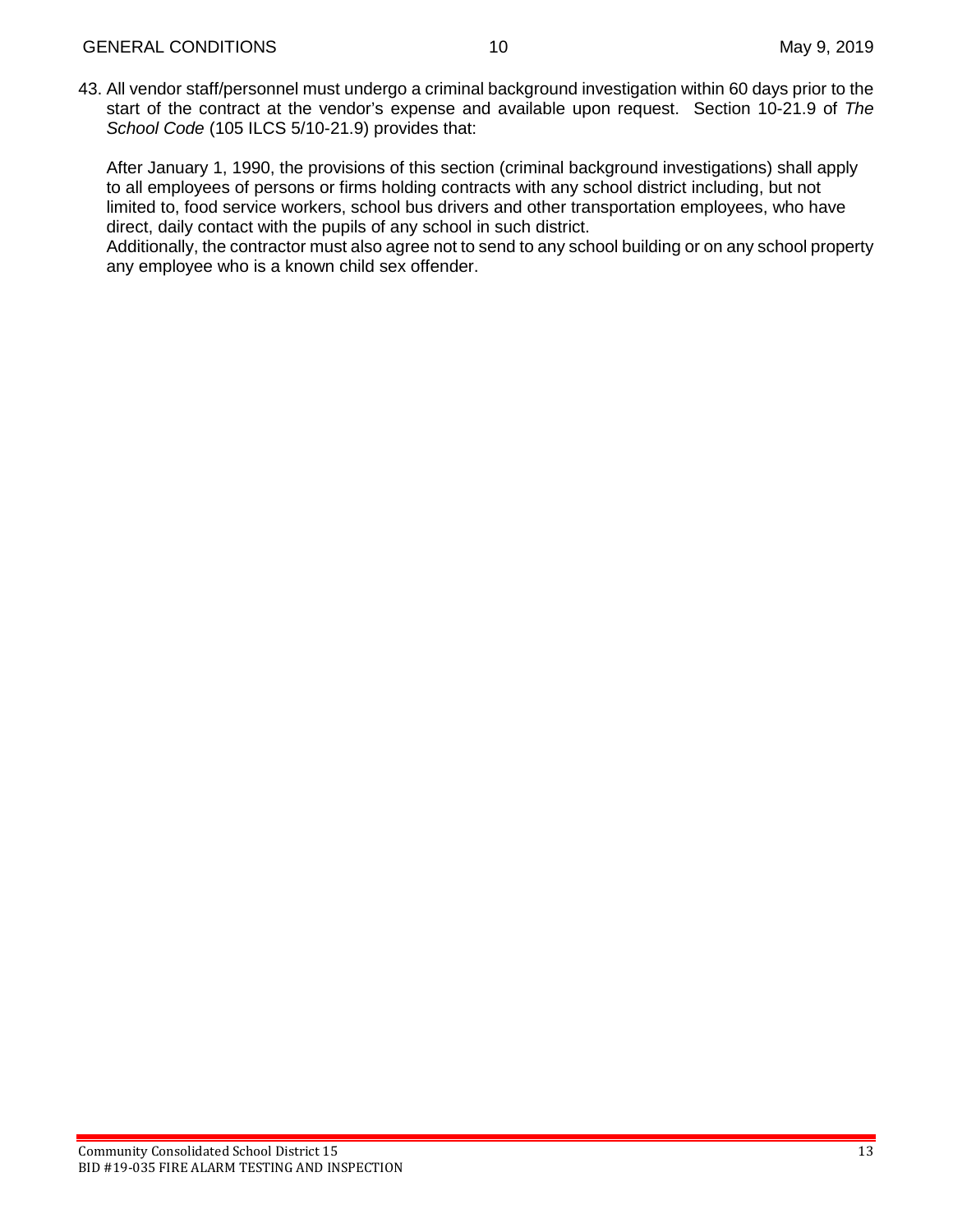## EXHIBIT "A" REQUEST FOR BID #19-035 FIRE ALARM TESTING AND INSPECTION MAY 9, 2019 COMMUNITY CONSOLIDATED SCHOOL DISTRICT 15

# **SPECIFICATIONS**

#### OVERVIEW:

Community Consolidated School District 15 is accepting bids for Fire Alarm Testing and Inspection. Bidders are requested to submit a proposal to provide annual inspection and testing services at the twentytwo (22) locations as listed below. This contract shall be for a three year period subject to cancellation by either party giving sixty (60) days written notice thereof to the other party prior to July 1 of any year of the 3 year contract period. **Fire Alarm Test and Inspect under this bid will begin on July 1, 2019, and continue to the end of the official 2019-2020 school year in June, 2020.** If both the vendor and the school district agree to the terms set forth in this contract, this contract may be renewed on an annual basis, not to exceed a total of three (3) years. Any and all contract renewals will be bound by the conditions and specifications of this, May 9, 2019, Fire Alarm Testing and Inspection bid. The first year would be considered the formal bid with two possible renewal years for the 2020-2021, and 2021-2022 school years and optional one year renewals, not to exceed two additional years. **Prospective Vendors may arrange an on-site visit of each building by contacting Van Le (847-963-3990). There will not be a formal pre-bid walk through of the buildings.**

#### SCHOOLS AND LOCATIONS FIRE ALARM TEST AND INSPECTION ARE LISTED:

- 1. Jane Addams School, 1020 Sayles Drive, Palatine, IL 60074
- 2. Central Road School, 3800 Central Road, Rolling Meadows, IL 60008
- 3. Conyers Learning Academy, 2800 W. Central Road, Rolling Meadows, IL 60008
- 4. Kimball Hill School, 2905 Meadows, Drive, Rolling Meadows, IL 60008
- 5. Hunting Ridge School, 1105 W. Illinois, Palatine, IL 60067
- 6. Thomas Jefferson School, 3800 Winston Dr., Hoffman Estates, IL 60192
- 7. Marion Jordan School, 100 N. Harrison St., Palatine, IL 60067
- 8. Lake Louise School, 500 N. Jonathon, Palatine, IL 60074
- 9. Lincoln School, 1021 Ridgewood Lane, Palatine, IL 60067
- 10. Stuart R. Paddock School, 225 Washington Court, Palatine, IL 60067
- 11. Pleasant Hill School, 434 W. Illinois Ave., Palatine, IL 60067
- 12. Plum Grove Jr. High, 2600 Plum Grove Road, Rolling Meadows, IL 60008
- 13. Gray M. Sanborn School, 101 N. Oak Street, Palatine, IL 60067
- 14. Carl Sandburg Jr. High, 2600 Martin Lane, Rolling Meadows, IL 60008
- 15. Walter R. Sundling Jr. High, (including Transportation and Food Services Department), 1100 N. Smith St. Palatine, IL 60067
- 16. Virginia Lake School, 925 N. Glenn Dr., Palatine, IL 60074
- 17. Frank C. Whiteley School, 4335 Haman Ave., Hoffman Estates, IL 60192
- 18. Willow Bend School, 4700 Barker Avenue, Rolling Meadows, IL 60008
- 19. Winston Campus, 900 E. Palatine Road, Palatine, IL 60074
- 20. Joseph M. Kiszka Education Service Center, 580 North First Bank Drive, Palatine, IL 60067
- 21. Maintenance Warehouse, 1001 Rohlwing Road, Rolling Meadows, IL 60008
- 22. William Tremelling Technology Center, 110 N. Harrison Ave., Palatine, IL 60067

#### SCOPE OF WORK:

1) The Contractor shall furnish supervision, labor and equipment to perform all required inspections, tests and services on Fire Alarm Systems at twenty-two (22) locations (see Exhibit B). All work shall be performed and completed in accordance with the requirements of the National Fire Protection Association, NFPA 72: National Fire Alarm Code® - 2007 Edition (NFPA), Chapters 10.1 through 10.7.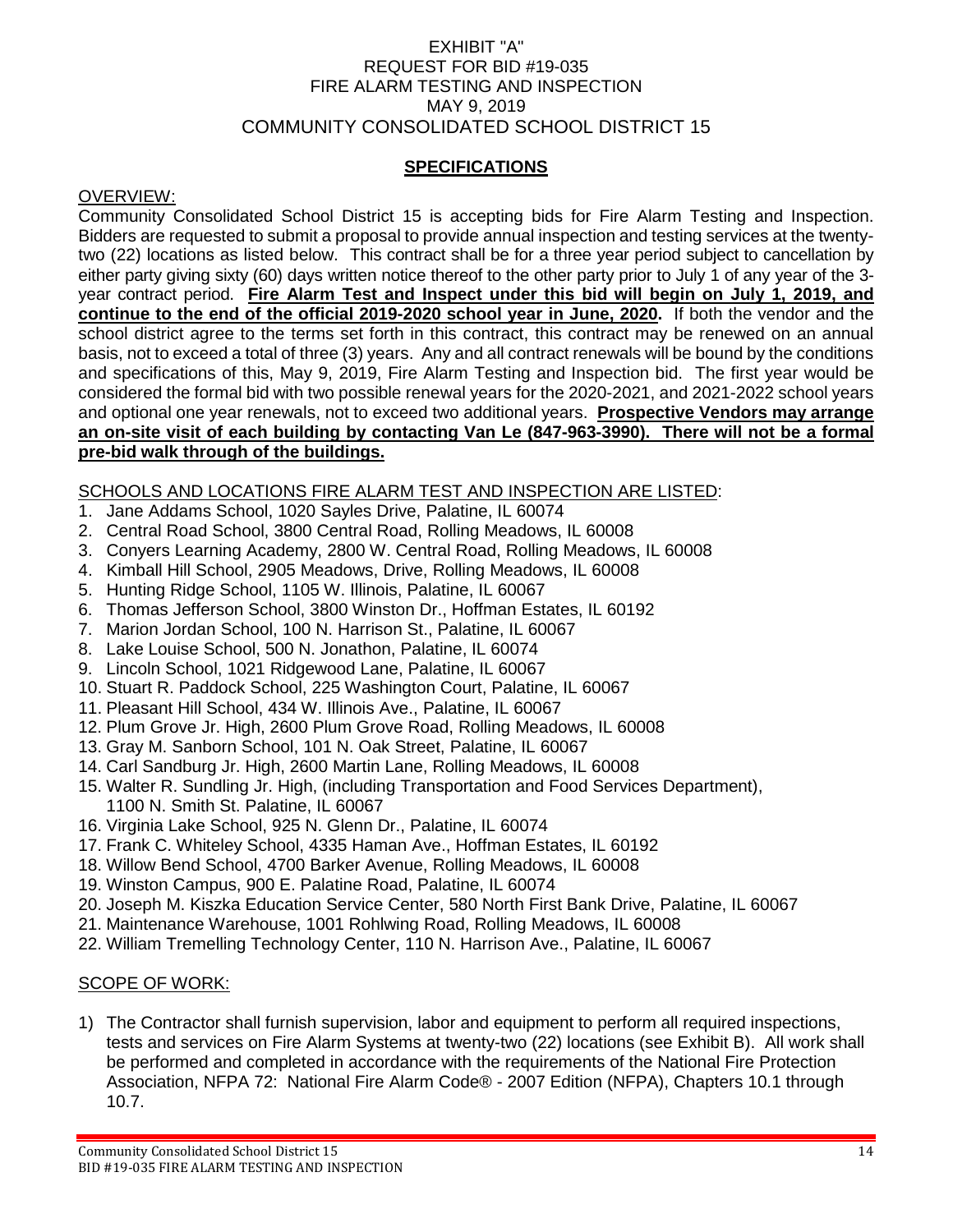2) The entire fire detection and fire alarm signaling systems and the reporting system will be visually inspected and functionally tested once a year to include all initiating, supervisory, notification, annunciation appliances and their auxiliary power supplies. This includes each and every device, whether it is readily accessible or not. Testing a sample population of devices that is less than 100% of the total of each device type DOES NOT meet the requirements herein.

a) Each system shall be tested for proper operation in accordance with NFPA 72 and all local, state and federal regulations.

b) Included in the service is all of the manufacturer's written instruction for the proper testing and servicing of installed equipment.

c) Services and inspections shall be performed as outlined herein.

d) Upon completion of each inspection, the Contractor will compile a complete report on each system tested, services rendered, adjustment performed and any recommendation for minor or major repair or replacement.

e) This report should also include any damage, malicious or otherwise, found during this inspection.

f) A report will be submitted for each building or system inspected.

g) All service reports will be electronically signed by the contractor's personnel performing the inspection.

h) All reports will be captured, stored and reported in accordance with the requirements of Fire Code.

i) Where the requirements of this are not defined or explicitly called for in this request for proposal, the requirements of NFPA 72: National Fire Alarm Code® - 2007 Edition (NFPA), Chapters 10.1 through 10.7 shall prevail.

j) Upon completion of annual testing, a labeled, divided three-ring binder shall be provided containing a paper copy of all 22 building fire alarm inspection reports.

### WORKMANSHIP AND MATERIALS:

a) Contractor agrees to furnish all supervision, labor, transportation, materials, tools and equipment, including high lifts, necessary to complete the service.

b) The Contractor guarantees, even though not specifically described in this contract or otherwise, that materials shall be of the best quality, that work shall be installed in a first class manner, and that all aspects of the project will be delivered in good working order, complete and perfect in every respect, and that all systems and materials necessary to make the inspection a complete service as contemplated by the above description shall be included in the contract price.

### INSPECTION SCHEDULE:

a) Each system will receive one (1) full 100% functional test and visual inspection per year. An Annual Report will be filled out during each inspection, in accordance with the standards mandated by the 2007 edition of NFPA 72.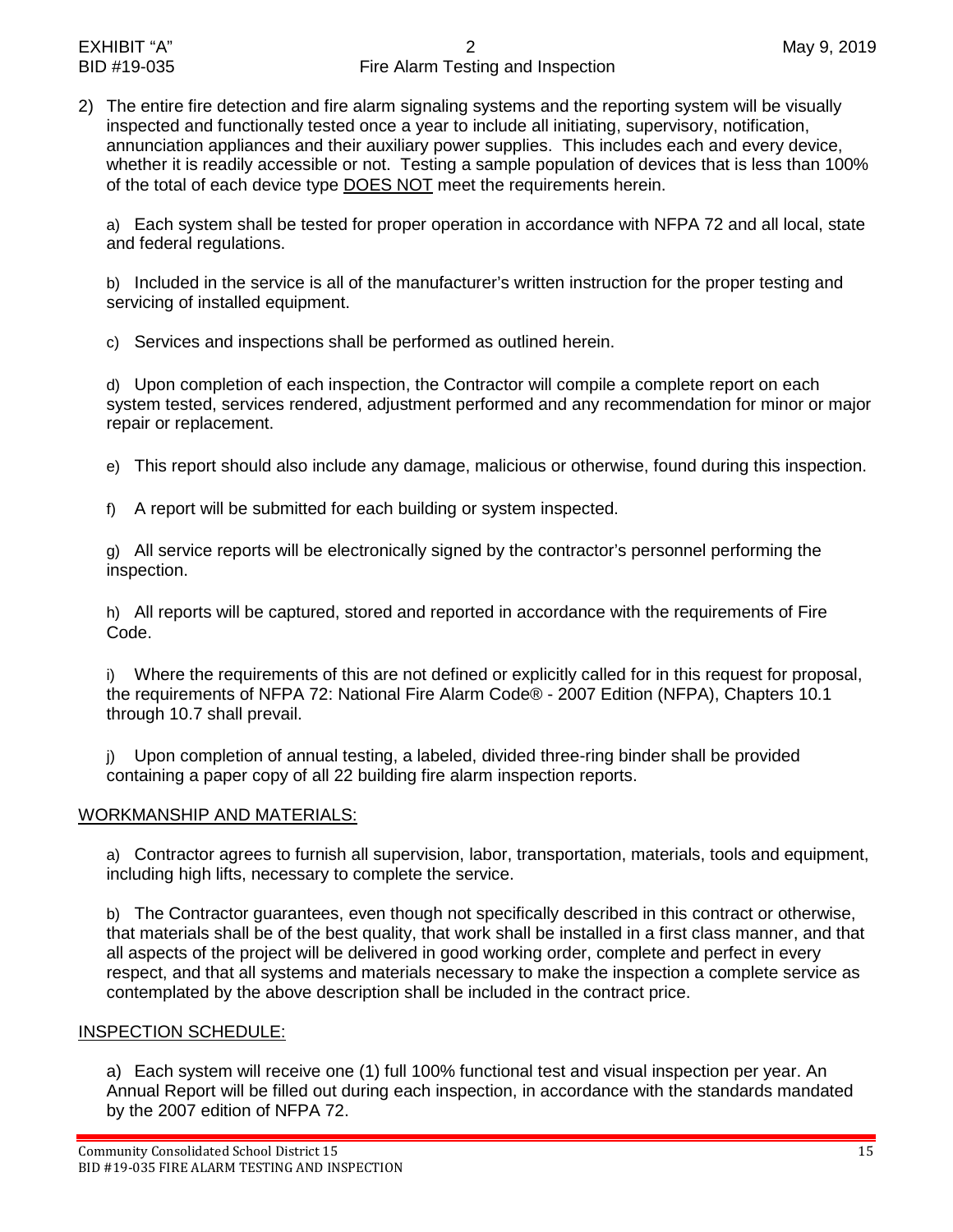b) All photo-electric or ionization type smoke detectors will be opened and thoroughly cleaned and re-installed and functionally tested. Cleaning will not be required if awarded contract excludes cleaning of smoke detectors.

c) All manual pull stations will be pulled to ensure their proper function.

d) All fire sprinkler system tamper switches are to be functionally tested and activated. This is not a requirement to provide an inspection to the NFPA 25 Standard for the Inspection, Testing, and Maintenance of Water-Based Fire Protection Systems.

e) All fire sprinkler system flow switches are to be functionally tested and activated, and the water flow retard time is to be noted for compliance with applicable code.

f) All horns, speakers, strobes, lights, bells and combination notification devices are to be tested for proper operation.

g) All annunciator panels are to be checked for proper operation.

h) All duct detectors are to be checked and will be opened and thoroughly cleaned and re-installed and functionally tested. When HVAC equipment is in occupied mode, confirm that equipment shuts down upon duct detector activation.

i) All power supply battery systems are to be fully load tested and visually inspected for proper age and performance.

j) All miscellaneous fire alarm detection, signaling and auxiliary control devices will be tested in accordance with the requirements herein, whether or not they are specifically called out or not. Failure to list each and every type of device or device functions of the existing devices and the acceptable test methods in no way relieve the respondent from performing the full required visual inspection and functional testing of said devices and functions.

k) Testing will be done during weekdays between 7:00 a.m. and 7:00 p.m., or before or after normal hours of occupied operation.

l) The Maintenance Supervisor will be given a two (2) week prior notification so employees will not be subject to evacuation.

m) CCSD 15 will supply Maintenance personnel to allow the Contractor into the space, or will provide Contractor keys to get into the space that will be tested.

n) CCSD 15 will supply access to regularly inaccessible areas including roof hatches, access panels, and areas of continuous process operation.

o) The schedule will be at the discretion of the Contractor and approved by the Buildings & General Services' Maintenance Supervisor.

p) The location of each and every device will be documented by room number, floor of elevation to include a directional coordinate when common sense dictates it be used to distinguish between similar devices.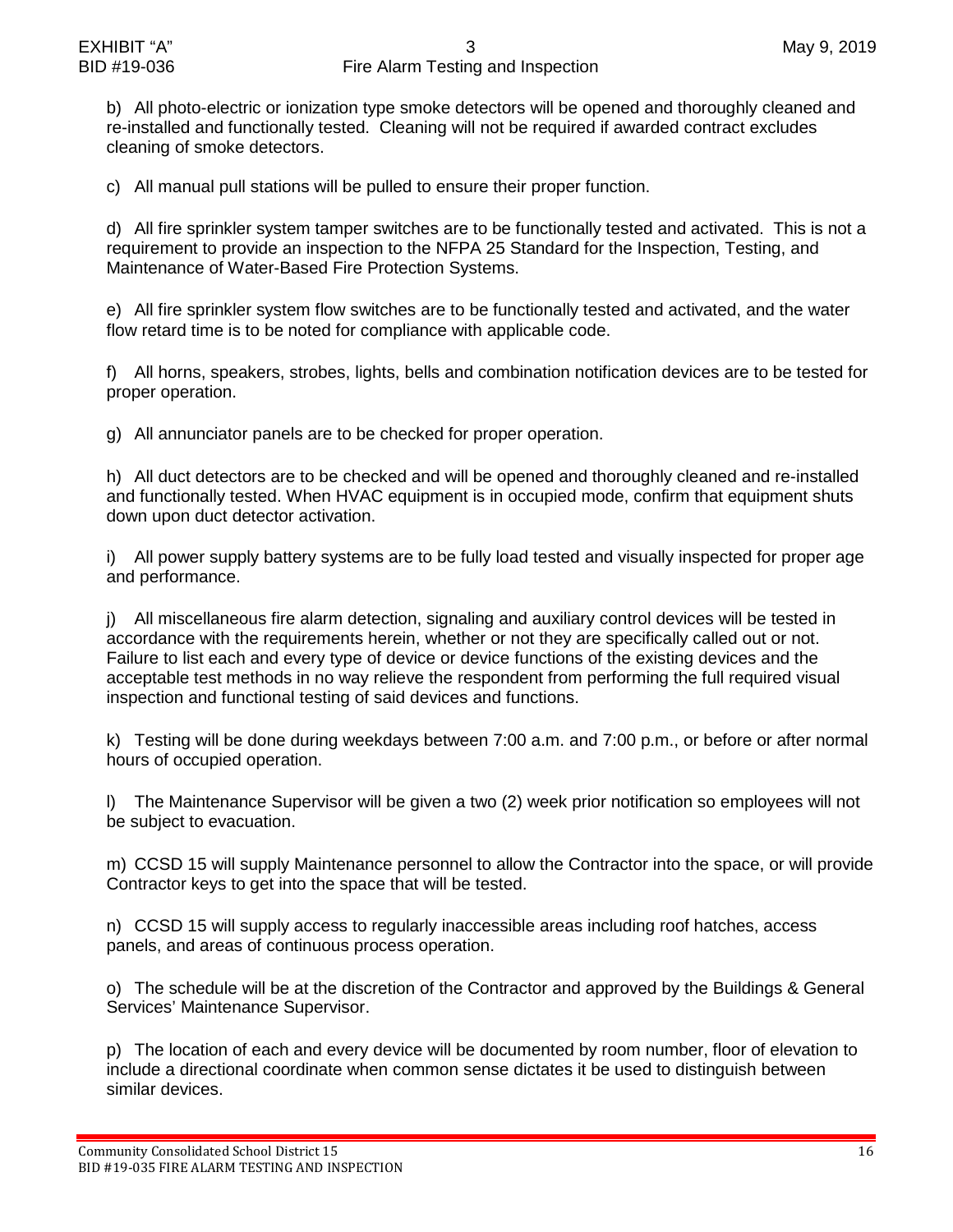### WEB-BASED REPORTING SYSTEM:

<span id="page-16-0"></span>a) Company shall provide a web-based reporting system for creating, updating and maintaining all service work, inspections, and maintenance performed as part of this specification to CCSD 15.

b) Web-based reporting system shall be capable of using a standard Internet browser such as Internet Explorer® or Netscape® or approved equivalent. No proprietary software of any kind shall be required for viewing data or reports online, and no charge shall be associated with the use of the reporting system by CCSD 15 to view reports or data.

c) Web-based reporting system shall be capable of downloading or uploading inspection history, new tests and inspections, and maintenance tasks to Palm OS® handheld devices for use in conducting inspections, tests, and or maintenance as described herein.

d) Web-based reporting system shall be capable of providing reports and data as web pages, RTF files, or emailed reports, and shall utilize XML as an open and nonproprietary format for integration with other systems and databases.

e) Online access to web-based reporting system must be available 24 hours a day, 365 days a year through an Inspection Portal provided by Company as required by Section **Error! Reference source not found.** or at Portal specified by CCSD 15 and indicated herein.

## INSPECTION PORTAL and ONLINE ACCESS:

a) Company shall provide a secure Inspection Portal for review of reports and other data used in the web-based reporting system. Inspection Portal must be capable of providing color coded status flags (or other approved status indicator) for immediate notification of inspection results.

- Green flag for passed inspections
- Yellow flag for inspections with notes and/or recommendations
- Red flag for inspections with failures or other discrepancies.

b) Company shall provide a login ID and password to CCSD 15 for the purpose of viewing data online in a secure non-proprietary format using only a standard Internet browser at the Inspection Portal as required by Section.

c) Online access to Inspection Portal must be provided to anyone that CCSD 15 requires to periodically review reports online or to download reports in an open, non-proprietary format compatible with any standard Internet browser. There shall be no charge for viewers of reports.

d) Inspection Portal shall utilize SSL for secure 128-bit data encryption at all times, including login. Security certificate shall be available to CCSD 15 for confirmation. Internet browser should support up to 128-bit encryption or at a minimum 56-bit for older Internet browsers.

e) Company shall provide an unlimited number of login ID's and passwords for access to the Inspection Portal via the Internet by CCSD 15.

f) Inspection Portal shall provide a search engine for viewing reports and data. Search engine shall include the ability to search by building or property name, building ID or inspection ID.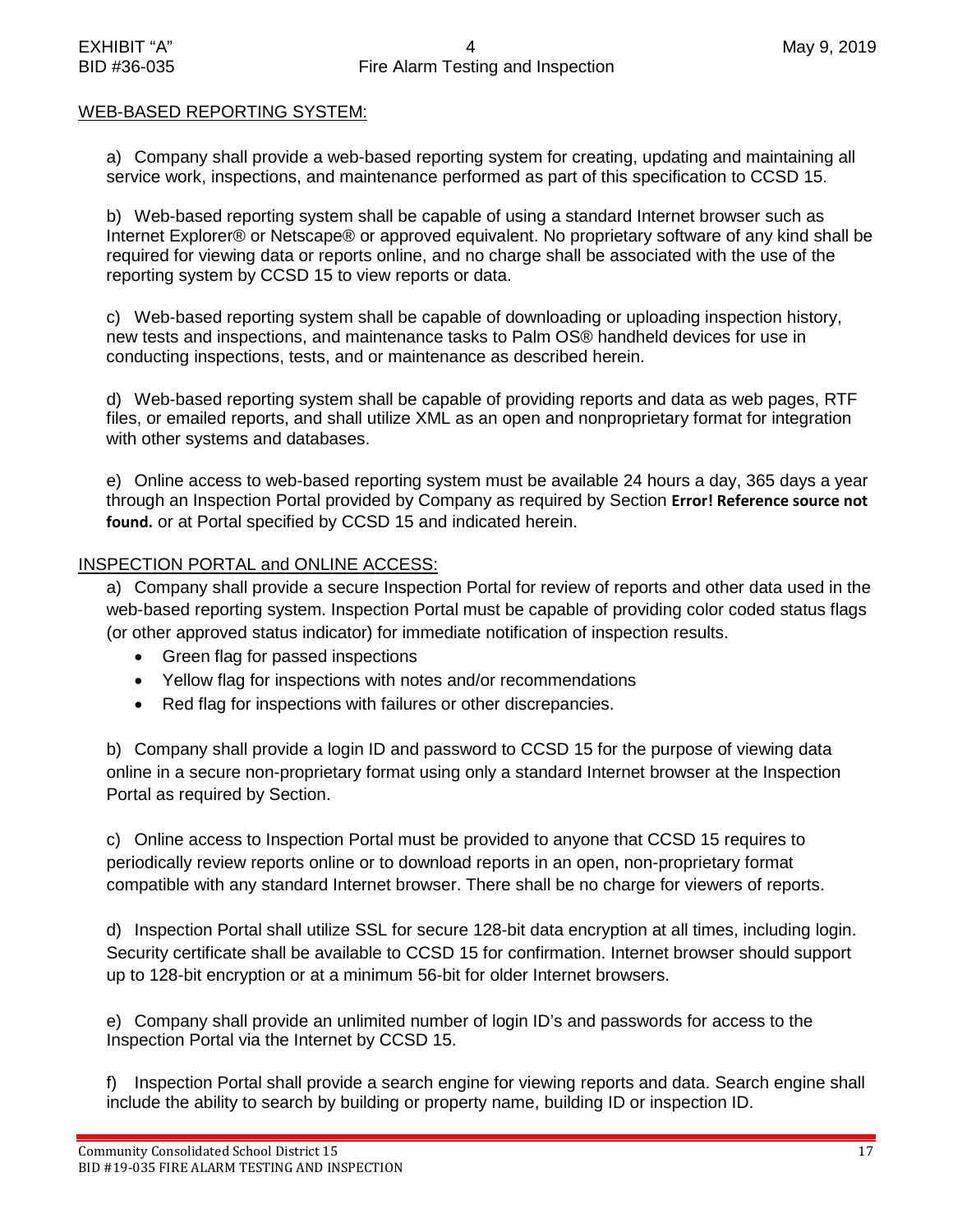g) Inspection Portal shall maintain a means of identifying inspections that are past due and those that have been replaced by a subsequent inspection.

h) Inspection Portal shall include the ability to maintain and update building accounts, user accounts and inspection data by CCSD 15.

# BAR CODE BASED SOFTWARE:

a) Bar Code based Software must be capable of recording inspection and testing information for each of the devices or items indicated in Table 7.1a.

| TABLE 7.1a                 |                         |  |  |  |
|----------------------------|-------------------------|--|--|--|
| <b>Abort Station</b>       | <b>Duct Detector</b>    |  |  |  |
| Addressable Relay          | Door Smoke Detector     |  |  |  |
| Addressable module         | <b>Heat Detector</b>    |  |  |  |
| Annunciator                | Horn - Audio Device     |  |  |  |
| <b>Aspirating Detector</b> | Horn/Strobe             |  |  |  |
| <b>Battery</b>             | <b>Power Supply</b>     |  |  |  |
| <b>Beam Detector</b>       | <b>Pull Station</b>     |  |  |  |
| <b>Bell</b>                | <b>Releasing Device</b> |  |  |  |
| Chime                      | <b>Smoke Detector</b>   |  |  |  |
| Chime/Strobe               | Speaker                 |  |  |  |
| <b>CO</b> Detector         | Strobe - Visual Device  |  |  |  |
| Communicator               | <b>Tamper Switch</b>    |  |  |  |
| <b>Control Panel</b>       |                         |  |  |  |

- b) At a minimum, data recorded by the software shall include the device type as listed in Table 7.1a, the manufacturer, the model number as indicated on the device, the date of installation (if available), the location in the building as defined by floor, direction, location and description of area where device is physically installed. The software shall also record the services performed during the test and inspection, the results of any such tests, and the recommendation for correcting any discrepancies found during the inspection.
- c) Time and Date shall automatically be recorded whenever a bar code is scanned, or whenever service information is manually recorded on the handheld device. There shall be no means or method of changing the time and date once recorded by the user on the handheld device.
- d) Software on handheld device must be capable of displaying all of the devices within a building sorted by either Bar Code number, Device Type or Location. Software shall be capable of viewing the devices or items remaining to be inspected or tested, the device or items that have been inspected and passed, and devices or items that have been inspected and failed or other discrepancy.
- e) Software must be capable of using internal IrDA port for transmitting device inspection data to another handheld device for review or continued inspection. Software shall be capable of receiving transmissions of inspection data from multiple users into one complete or merged inspection for upload to web-based reporting system.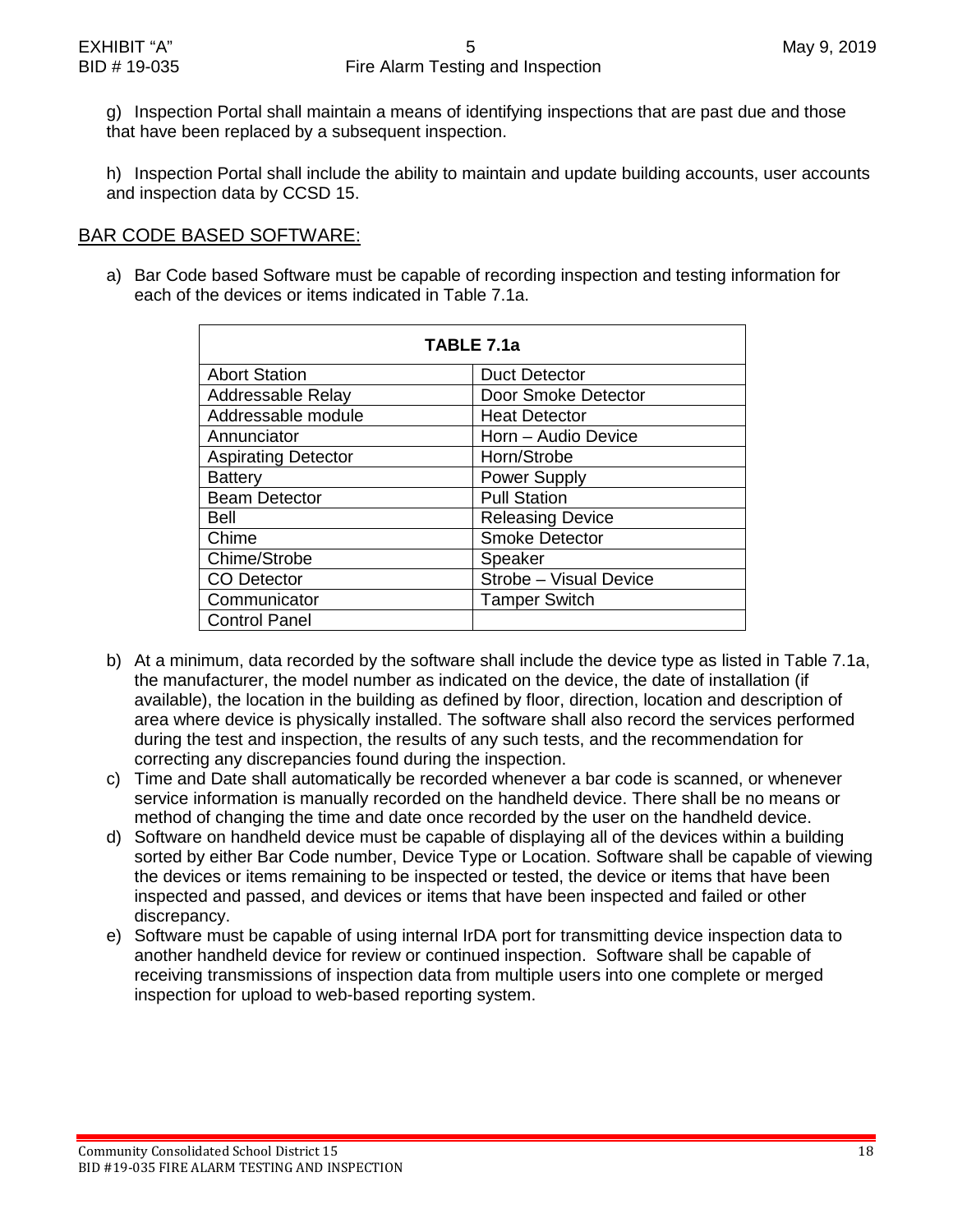f) Software must be made available to CCSD 15 for use on Palm OS® devices that are owned or used by CCSD 15. All software shall be readily available to download from portal provided for under this specification, including all updates and upgrades to software as may be available from time to time. Software shall include all necessary synchronization utilities for using the Palm OS® handheld devices with the web-based reporting system. A copy of all software used in the performance of this specification must be made available to CCSD 15.

Online Forms Software and Forms Library:

a) Online Forms software shall be provided for use under this specification. The Form software should allow the creation, editing and storage of forms on Palm OS® handheld devices, and the display of completed forms shall be provided within the Portal using a standard Internet browser. b) Online Forms software shall be non-proprietary, and require no special software for creation and

editing of forms other than the standard Internet browser as listed in Section [a\).](#page-16-0)

c) Online Forms software shall provide a selection of standard, industry specific forms acceptable to CCSD 15 in an easy to use Forms Library. Forms shall be available to use as is, or modified by CCSD 15 to suit the specific needs of this specification.

d) Forms shall be capable of running on any Palm OS® 3.5 or later handheld device, for wireless transmission to web-based reporting system or through the use of a desktop cradle or modem in an operation commonly referred to as a "hot-sync".

e) Forms shall be capable of printing from the Palm OS® handheld device to any IrDA equipped laser printer.

f) Forms may be viewed online via the web-based reporting system as either a web page, downloaded as a RTF file, or emailed as a Word Document.

# Bar Codes:

a) Bar codes used by the system must utilize Code 3 of 9 or other approved format, and contain a minimum *o*f eight (8) digits that comprise a unique serial identifier within the Web-based Reporting System. There shall be no duplication of serial numbers. Serial number shall be printed below the bar code for identification purposes.

b) Bar codes shall be limited in size to no more than 2" (5cm) in width, and 3/8" (2 cm), in height and shall include a Mylar® or other protective coating to protect the bar code from fading due to sunlight or exposure for up to 7 years.

c) Bar codes shall be installed on each device in such a manner as to require that scanning of the bar code take place no further than 12" from the device during inspection.

d) Bar codes shall be issued on a roll containing no less than 2500 bar codes. In order to prevent photocopying or reproduction of serialized bar codes, at no time shall bar codes be issued on a sheet or other format suitable for copier machines or other similar reproduction equipment.

e) Bar codes shall include a replacement warranty against deterioration due to sunlight for 7 years, and against manufacturer defect or failure for a period of 7 years from the date of installation. This warranty shall cover replacement of the bar code with the same product or like product as determined by the manufacturer. Warranty is void if tampering, improper use, or defacing of the bar code that would normally void manufacturer's warranty has occurred.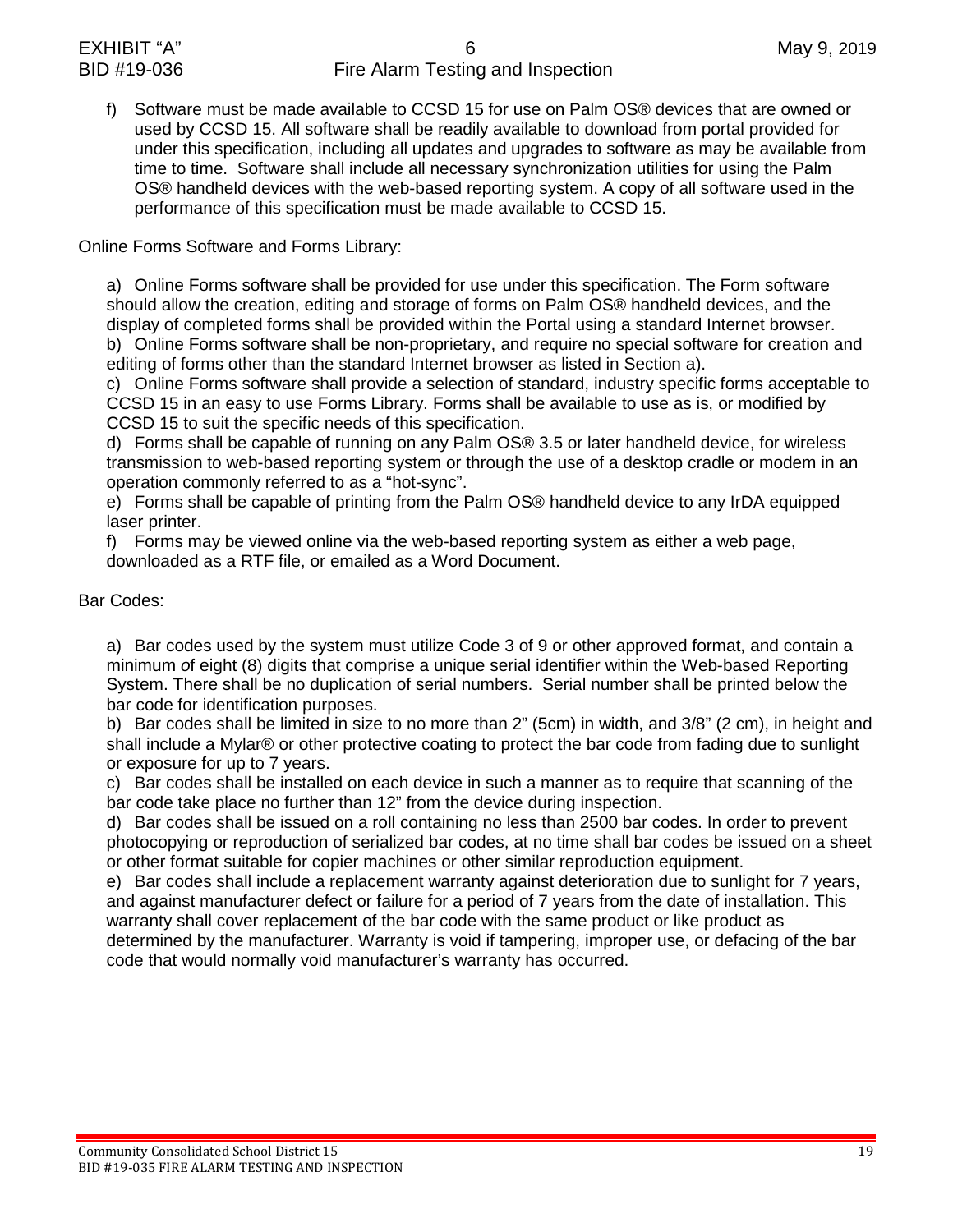# FIRE ALARM TESTING AND INSPECTION REPORT & DATA FORMAT:

- a) Inspection Reports: Report will be supplied in each of the following formats:
	- i. Online Viewable over the Internet in a web page.
	- ii. Ability to download as a RTF file.
	- iii. Email Microsoft Word Document attached to an email

b) Hard copy reports will be required by CCSD 15 upon completion of the inspection, and be supplied in a covered binder with separated section tabs.

c) Report Format – The inspection report is to include the following sections (or tabs, if the web based report is so requested to be printed in hard copy) at a minimum:

- i. Inspection Log A listing of every device installed in a building by location, services performed and the time and date of service.
- ii. Discrepancy Report A listing of any devices that did not pass the inspection. The report should include a description of the discrepancy for each device or item.
- iii. Proposed Solutions Report Solutions for any discrepancies found in the report. This report should include the services to be performed in order to correct any discrepancies found during the inspection.
- iv. Device Inventory Report An inventory listing of the quantity of devices by manufacturer, model number, and installation date. The inventory report should also group by installation date to allow for consideration of replacement of older devices, if necessary or required elsewhere in this specification.

d) Delivery of Inspection Reports – Reports shall be completed by Company and submitted online for access and review by CCSD 15 within 24 hours of completion of inspection. Reports shall be delivered by Company to CCSD 15 in hard copy format within 72 hours if requested.

# BACKUP/ARCHIVE SERVICES AND SECURITY:

a) Company shall provide secure online access to data and reports for a period of the lesser of three (3) years or the length the contract is in effect.

b) After the initial three (3) year contract period, a data archive shall be available for a minimum of 2 years.

c) Data for the system shall be backed up daily onto other hard drive media. Tape backup systems are not permitted for data back-ups.

d) Web Reporting Servers shall be protected against power loss via UPS and maintained in a colocation by a party other than the respondent Company.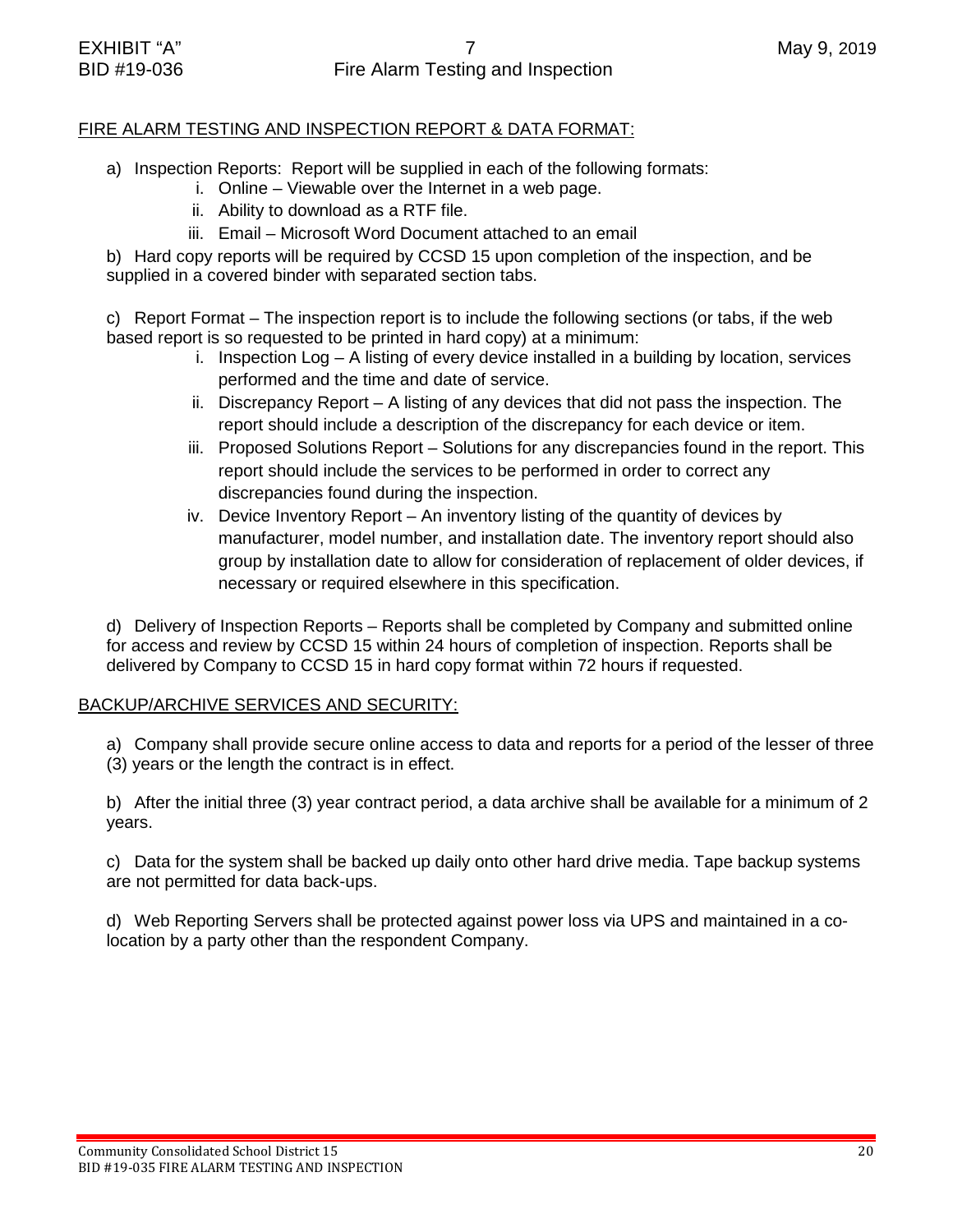# SPECIAL NOTES:

a) All pre-action, Inergen, FM200 and Halon systems in the Buildings are tested by other vendors.

b) All Wet Sprinkler, Dry-Sprinkler and other types of Sprinkler Fire Protection Systems are to be tested by other vendors.

c) All Fire Pumps are to be tested by other vendors.

d) The respondents of this proposal are only to test the electrically connected monitor, tamper and flow switches on these systems for proper reporting functions on the fire alarm system(s).

# VENDOR QUALIFICATIONS CRITERIA:

a) Contractor shall be full service entity qualified to provide the testing and inspection services outlined herein, capable of providing full repair service to any fire alarm system and/or provide fire alarm system installation and design including, but not limited to, the following minimum requirements:

- i. Qualified Fire Alarm Service Company with employees who meet the criteria defined by NFPA 72 for the qualifications of both System Designers and System Installers to include the requirements of the Authorities Having Jurisdiction (AHJ):
	- a. Regional Office of Education (ROE) Lake County, IL
	- b) Board of Education (ISBE)
	- c) Department of Professional Regulation (ILDPR)
- ii. Certified Fire Alarm Service Inspectors with employees of the entity who are certified in Fire Protection Engineering Technology by the National Institute for Certification in Engineering Technologies (N.I.C.E.T.) in FIRE ALARM SYSTEMS – LEVEL II, minimum.

b) Contractor shall be a registered Illinois legal entity (Corporation, Partnership, Professional Corporation or Limited Liability Company) in Good Standing with the Secretary of State of Illinois.

c) Contractor entity shall hold a valid Illinois Private Alarm Contractor Agency License. Subcontractors or licensed individual Private Alarm Contractors DO NOT meet this requirement.

d) Contractor entity shall be qualified by the AHJ to provide design services for a fire alarm system as evidenced by holding an Illinois Registered Professional Design Firm license. Sub-contractors or individually licensed individual Registered Architects, Professional or Structural Engineers DO NOT meet this requirement.

e) All service employees of the entity shall have a valid Illinois Permanent Employee Registration Card (P.E.R.C.).

# GENERAL REQUIREMENTS:

a) INVOICING: Payments will be made upon receipt of inspection reports and Contractor's invoice(s). All invoices shall be submitted directly to Community Consolidated School District 15, 580 North First Bank Drive, Palatine, IL 60067, Attention: Accounts Payable.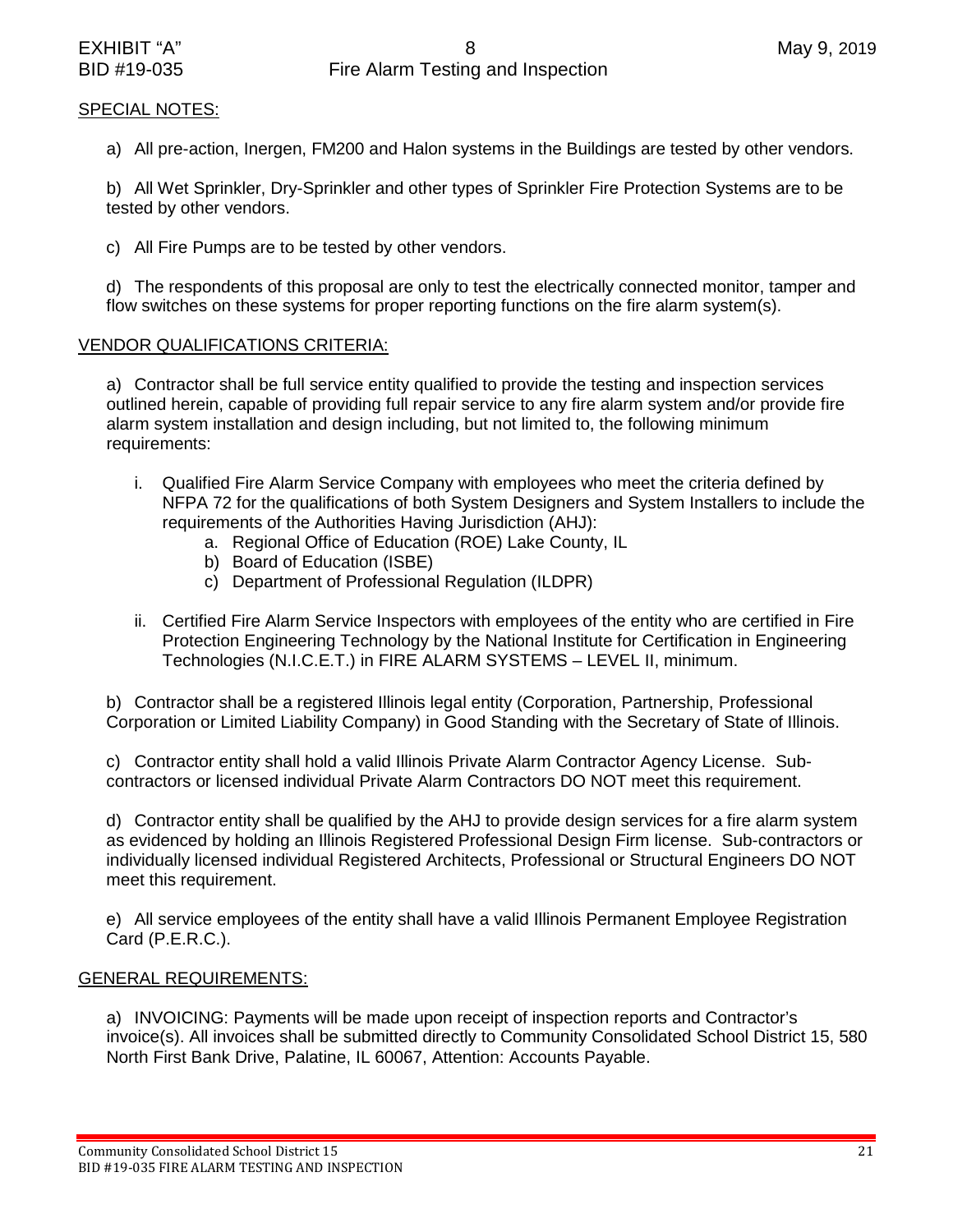b) CANCELLATION: The Owner specifically reserves the right to cancel the contract, or any portion thereof, if, in the opinion of the Authority Having Jurisdiction, the services or materials supplied by the Contractor are not satisfactory or are not consistent with the terms of the contract.

c) METHOD OF AWARD: LETTER OF INTENT

d) CONFIDENTIALITY: The successful response will become part of the contract file and will become a matter of public record, as will all other responses received. If the response includes material that is considered by the respondent to be proprietary and confidential, the respondent shall clearly designate the material as such, explaining why such material should be considered confidential. The respondent must identify each page or section of the response that it believes is proprietary and confidential with sufficient grounds to justify each exemption from release, including the prospective harm to the competitive position of the respondent if the identified material were to be released. Under no circumstances can the entire response or price information be marked confidential. Responses so marked may not be considered.

e) CONTRACT TERMS: The selected vendors will sign a contract with the Owner to provide the items named in their responses, at the prices listed. Minimum support levels, terms, and conditions from this bid, and the vendor's response will become part of the contract. This contract will be subject to review throughout its term. The Owner will consider cancellation upon discovery that a vendor is in violation of any portion of the agreement, including an inability by the vendor to provide the products, support, and/or service offered in their response.

f) SPECIFICATION CHANGE: Any changes or variations in the specifications must be received in writing from the Owner. Verbal instructions or written instructions from any other source are not to be considered.

g) AMENDMENTS: No changes, modifications, or amendments in the terms and conditions of this contract shall be effective unless reduced to writing, numbered, and signed by the duly authorized representative of the Owner and Contractor.

h) NON COLLUSION: The State of Illinois is conscious of and concerned about collusion. It should, therefore, be understood by all that in signing proposal and contract documents they agree that the prices quoted have been arrived at without collusion and that no prior information concerning these prices has been received from or given to a competitive company. If there is sufficient evidence to warrant investigation of the proposal/contract process by the Office of the Attorney General, all respondents should understand that this paragraph might be used as a basis for litigation.

i) PAYMENTS: Payments will be made upon receipt of inspection reports and Contractor's invoice(s). All invoices shall be submitted directly to: CCSD 15

j) SITE INSPECTION: A submission of a proposal by a Contractor shall be interpreted that he or his authorized agency has completed an on-site inspection of all areas where inspections, testing and services are to be performed. No extra compensation shall be considered resulting from a failure to perform such an inspection.

# VENDOR RESPONSE CONTENT AND FORMAT:

a) The content and format requirements listed herein are the minimum required for our evaluation. They are not intended to limit the content of the proposals; vendors may include additional information but their solutions must offer exactly the minimum requirements outlined herein, NO EXCEPTIONS WILL BE EVALUATED FOR CONSIDERATION.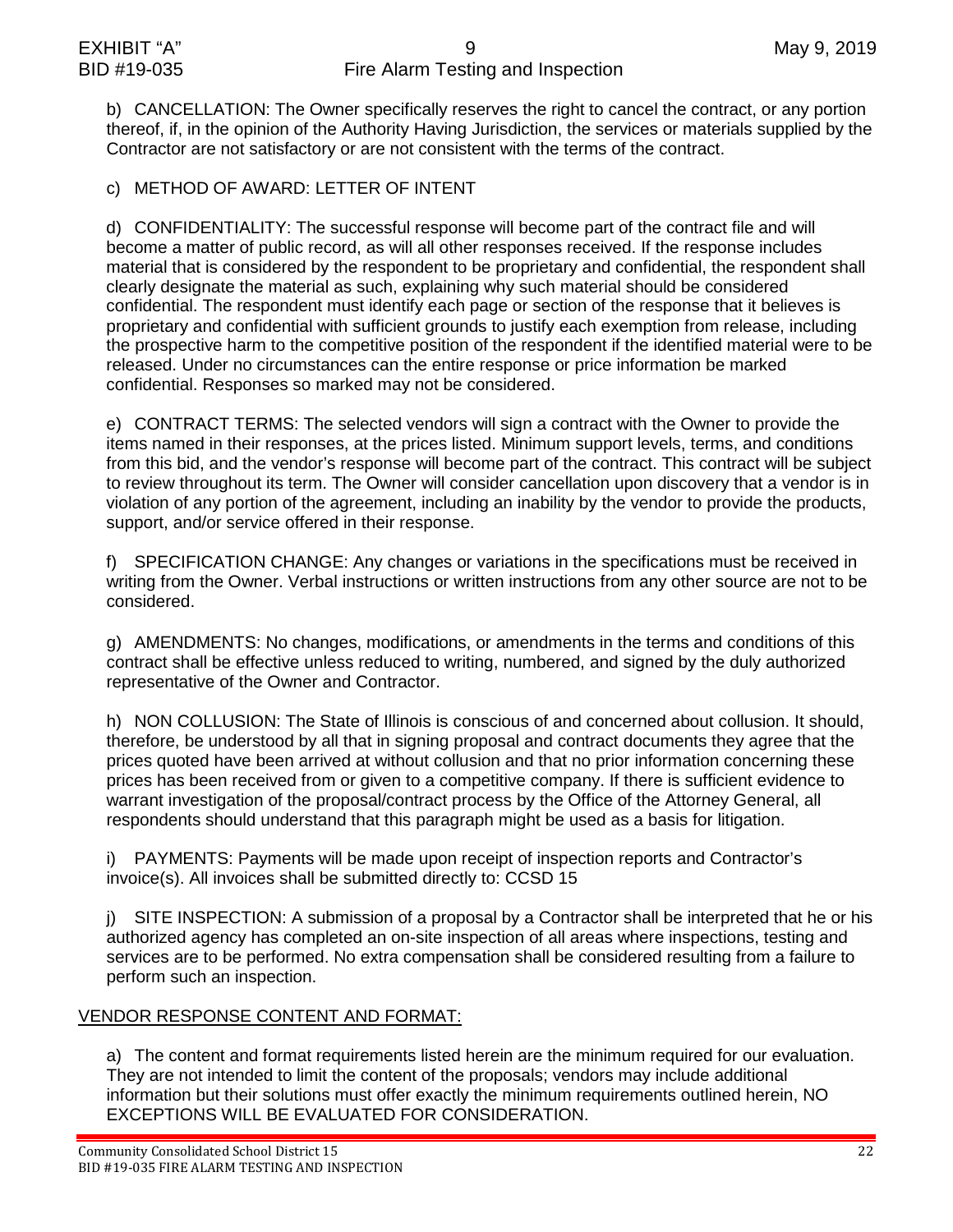b) NUMBER OF COPIES: Submit one original proposal.

c) BACKGROUND AND EXPERIENCE: Provide a brief description of the company, primary business, years in operation and financial profile. Describe your company's experience with testing and inspecting fire alarm systems for Illinois Public School district accounts only.

d) LICENSES AND CERTIFICATES: Provide a copy of the Certificate of Good Standing for the entity and a Copy of the entity's Illinois Private Alarm Contractor Agency and Illinois Registered Professional Design Firm license in their response. Employees valid P.E.R.C. cards shall be produced upon demand at each and every customer site in addition to valid state issued photographic identification.

e) REFERENCES: Provide the names, addresses, and phone numbers of at least five (5) public school districts in Illinois with whom you have transacted similar business in the last 12 months. You must include contact names who can talk knowledgeably about performance.

f) SAMPLES: Provide an example of your Fire Alarm & Inspection Report outlining strict conformance to the RFP requirements for reporting data content and information. Provide sample bar codes labels attached to the sample report. Be prepared to demonstrate the actual smoke chamber and heat chamber sensing equipment, bar coding devices, software, battery load testing, sound pressure level (dB) and speech intelligibility index (STI) measuring equipment upon final interview.

g) PRICING: Respondents must use the attached Proposal Response Sheet. The Owner will not accept any other format and the Proposal Response Sheet must be completed in full or it will not be considered.

### QUESTIONS:

Questions regarding this BID will be addressed by e-mail only to Craig Phillips, Manager of Environmental Services, [PhillipC@CCSD15.net.](mailto:PhillipC@CCSD15.net) No questions will be addressed after 12:00 p.m. local time on May 20, 2019.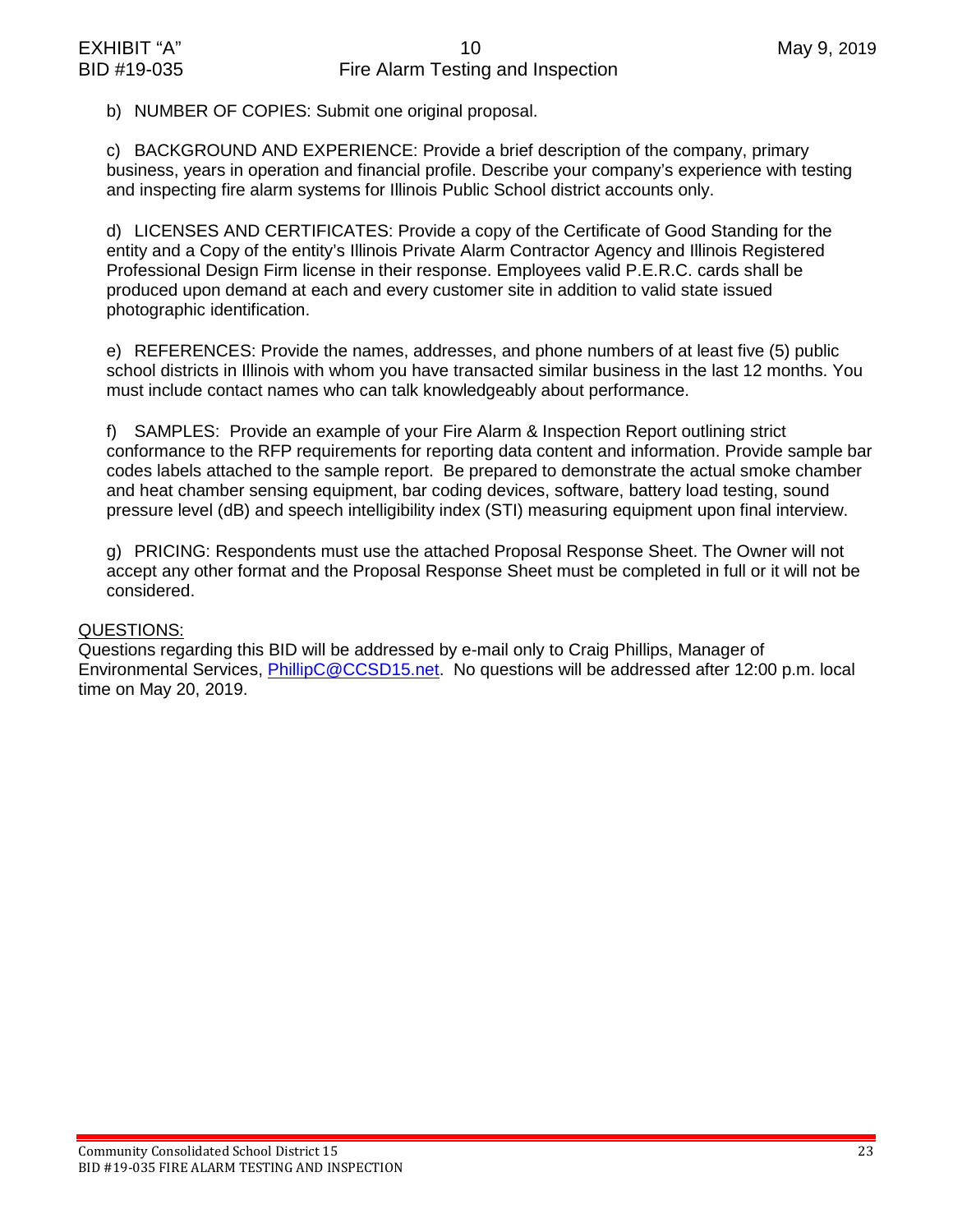### EXHIBIT "B" REQUEST FOR BID #19-035 FIRE ALARM TEST AND INSPECT May 9, 2019 COMMUNITY CONSOLIDATED SCHOOL DISTRICT 15

# **PRICING FORM**

| <b>COMPANY NAME</b>         |             |              |                 |
|-----------------------------|-------------|--------------|-----------------|
| <b>SIGNATURE OF BIDDER</b>  | PRINT NAME  | <b>TITLE</b> |                 |
| <b>EMAIL ADDRESS</b>        |             |              |                 |
| ADDRESS OF COMPANY          | <b>CITY</b> | <b>STATE</b> | <b>ZIP CODE</b> |
| (AREA CODE)<br>PHONE NUMBER |             |              |                 |

DATE OF BID RESPONSE

- 1. The Board of Education, Community Consolidated School District 15, Palatine, Illinois, reserves the right to reject any or all bids and to waive any informality in bidding.
- 2. Having carefully examined all BID documents, as well as the proposed program, the undersigned hereby proposes to furnish all equipment and services set forth by the specifications, notice to bidders, general conditions and form of proposal herein referred to and described.
- 3. By entering into this Agreement, Contractor/Vendor certifies and warrants to the Board of Education that it is not barred from entering into this Agreement for any reason whatsoever, including, but not limited to, a violation of Section 33E-3 (Bid Rigging) or Section 33E-4(Bid Rotating) of the Illinois Criminal Code of 1961.
- 4. The contractor/vendor certifies that said contractor/vendor has a written sexual harassment policy in place in full compliance with 775 ILCS 5/2-105 (A) (4).

5. Vendor acknowledges receipt of addendum(s) if issued.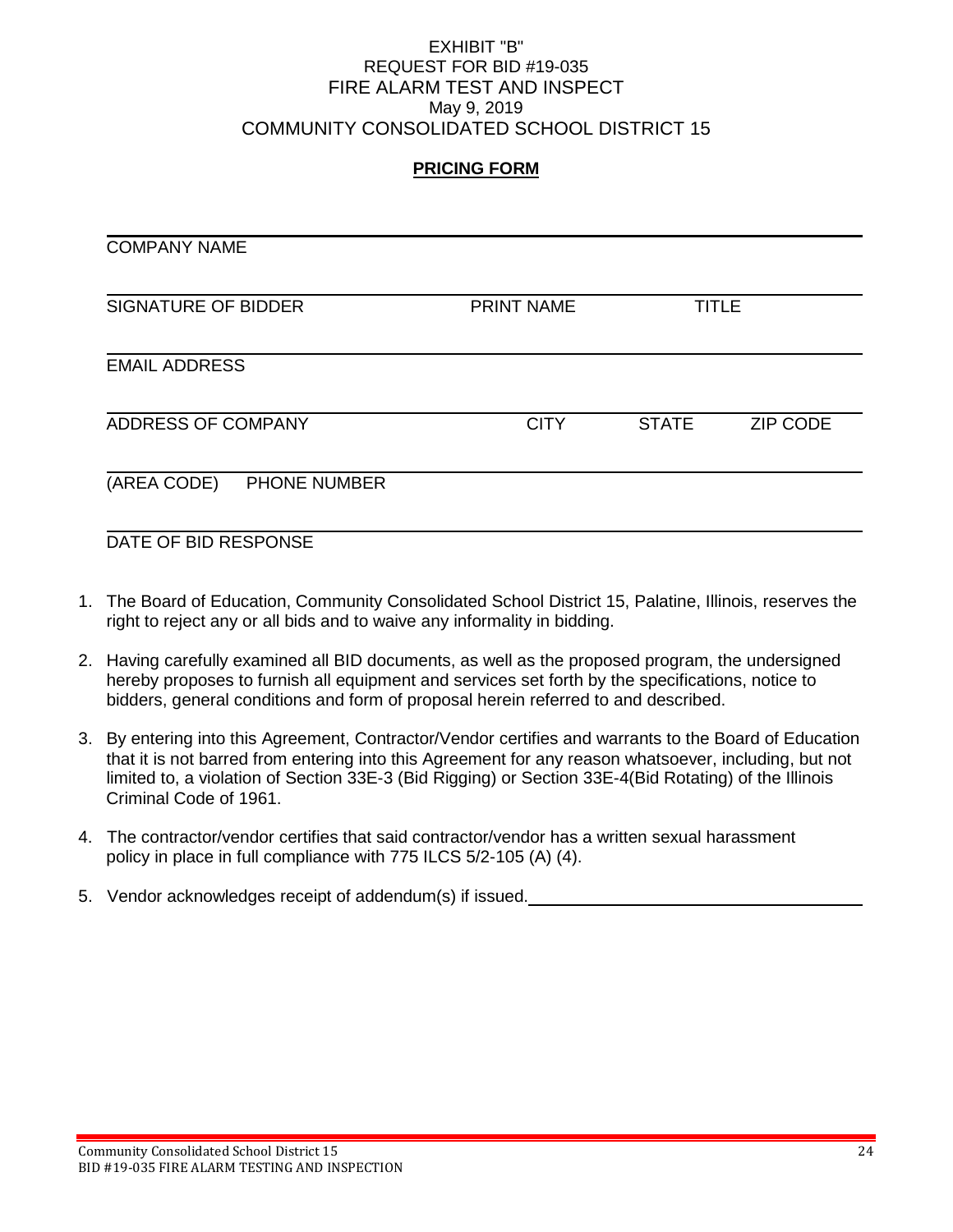EXHIBIT "B" 1 May 9, 2019 BID # 19-035 Fire Alarm Testing and Inspection

# **PRICING FORM 2019**

| <b>SCHOOL</b>               | <b>CP</b>    | <b>ANN</b>     | <b>EP</b>      | <b>BATT</b>    | HD             | <b>HORN</b>    | H/S  | <b>STROBE</b> | <b>SD</b> | <b>PS</b> | <b>RD</b>      | <b>DT</b>      | CO             | <b>Annual Cost</b> |
|-----------------------------|--------------|----------------|----------------|----------------|----------------|----------------|------|---------------|-----------|-----------|----------------|----------------|----------------|--------------------|
| <b>Marion Jordan</b>        | 1            | $\mathbf{1}$   | 1              | $\overline{2}$ | 12             | 0              | 72   | 22            | 85        | 21        | 17             | 0              | $\mathbf 0$    |                    |
| Lincoln                     | 1            | $\overline{2}$ | $\overline{2}$ | 3              | 63             | 5              | 26   | 88            | 27        | 25        | 21             | 6              | $\mathbf 0$    |                    |
| <b>Jane Addams</b>          | $\mathbf{1}$ | $\mathbf{1}$   | $\mathbf{1}$   | $\overline{2}$ | 44             | 0              | 30   | 101           | 40        | 22        | 16             | 5              | $\Omega$       |                    |
| <b>Stuart R. Paddock</b>    | $\mathbf{1}$ | 3              | 0              | $\mathbf{1}$   | 82             | 0              | 28   | 48            | 51        | 25        | 10             | $\Omega$       | $\Omega$       |                    |
| <b>Pleasant Hill</b>        | $\mathbf{1}$ | 3              | 3              | 4              | 21             | 0              | 72   | 36            | 83        | 18        | 18             | $\Omega$       | 16             |                    |
| Virginia Lake               | $\mathbf{1}$ | 3              | $\overline{2}$ | $\mathbf{1}$   | 47             | 6              | 27   | 98            | 41        | 24        | 15             | $\overline{2}$ | $\mathbf 0$    |                    |
| <b>Conyers Learning</b>     |              |                |                |                |                |                |      |               |           |           |                |                |                |                    |
| Academy                     | 1            | 4              | 4              | 5              | 59             | 0              | 122  | 101           | 183       | 30        | 40             | 10             | $\mathbf 0$    |                    |
| <b>Winston Campus</b>       | $\mathbf{1}$ | $\overline{2}$ | 1              | $\overline{2}$ | 162            | $\overline{2}$ | 77   | 170           | 61        | 47        | 44             | 13             | $\mathbf 0$    |                    |
| <b>Thomas Jefferson</b>     | $\mathbf{1}$ | $\mathbf{1}$   | $\mathbf{1}$   | $\overline{2}$ | 13             | 0              | 85   | 29            | 89        | 15        | 22             | 8              | $\overline{2}$ |                    |
| <b>Walter R. Sundling</b>   | 1            | $\mathbf{1}$   | 4              | 5              | 79             | $\overline{7}$ | 58   | 31            | 69        | 30        | 22             | 11             | $\Omega$       |                    |
| Frank C. Whiteley           | $\mathbf{1}$ | $\overline{2}$ | $\mathbf{1}$   | $\mathbf{1}$   | 13             | 0              | 75   | 37            | 128       | 20        | 14             | 4              | $\Omega$       |                    |
| <b>Educational Service</b>  |              |                |                |                |                |                |      |               |           |           |                |                |                |                    |
| Ctr.                        | 1            | $\mathbf{1}$   | 1              | $\overline{2}$ | $\overline{7}$ | 0              | 23   | 66            | 118       | 10        | $\mathbf{1}$   | 3              | $\mathbf 0$    |                    |
| <b>Hunting Ridge</b>        | 1            | $\overline{2}$ | 1              | 2              | 21             | 0              | 33   | 79            | 67        | 22        | 26             | 7              | $\mathbf 0$    |                    |
| <b>Plum Grove</b>           | $\mathbf{1}$ | $\overline{2}$ | $\mathbf{1}$   | $\overline{2}$ | 61             | 0              | 70   | 82            | 117       | 30        | 39             | 4              | $\Omega$       |                    |
| <b>Central Road</b>         | $\mathbf{1}$ | $\mathbf{1}$   | $\overline{2}$ | 3              | 1              | 0              | 22   | 82            | 37        | 19        | 24             | 13             | $\mathbf{0}$   |                    |
| Gray M. Sanborn             | 1            | $\overline{2}$ | $\mathbf{1}$   | $\overline{2}$ | 13             | 0              | 52   | 91            | 114       | 26        | 29             | $\overline{2}$ | 3              |                    |
| <b>Willow Bend</b>          | 1            | $\overline{2}$ | 3              | 4              | 8              | 0              | 29   | 74            | 120       | 24        | 28             | 8              | $\mathbf 0$    |                    |
| <b>Lake Louise</b>          | $\mathbf{1}$ | $\mathbf{1}$   | 3              | 4              | 44             | 3              | 27   | 90            | 25        | 27        | 12             | 0              | $\mathbf 0$    |                    |
| <b>Kimball Hill</b>         | $\mathbf{1}$ | $\overline{2}$ | $\mathbf{1}$   | $\overline{2}$ | 9              | 0              | 28   | 93            | 130       | 25        | 16             | 3              | $\Omega$       |                    |
| <b>Carl Sandburg</b>        | $\mathbf{1}$ | $\overline{2}$ | $\mathbf{1}$   | $\overline{2}$ | 44             | 0              | 56   | 82            | 38        | 25        | 22             | 6              | $\mathbf{0}$   |                    |
| <b>Wm. Tremelling</b>       | 1            | $\mathbf{1}$   | 0              | $\mathbf{1}$   | 6              | 0              | 4    | 6             | 10        | 4         | 0              | $\mathbf{1}$   | $\mathbf 0$    |                    |
| <b>Maintenance Facility</b> | 1            | 0              | 0              | 1              | 13             | 0              | 14   | 1             | 19        | 0         | $\overline{2}$ | 0              | 0              |                    |
| <b>Total Equipment</b>      | 22           | 39             | 34             | 53             | 822            | 23             | 1030 | 1507          | 1652      | 489       | 438            | 106            | 21             |                    |

**Total Cost for Equipment**

BATT = Battery extending PS = Pull Stations CP = Control Panel RD = Releasing Devices EP = Expander Panel DT = Duct Detectors SD = Smoke Detectors

HD = Heat Detectors CO = Carbon Monoxide Alarm

# **COMPANY NAME**

# **SIGNATURE OF BIDDER DATE**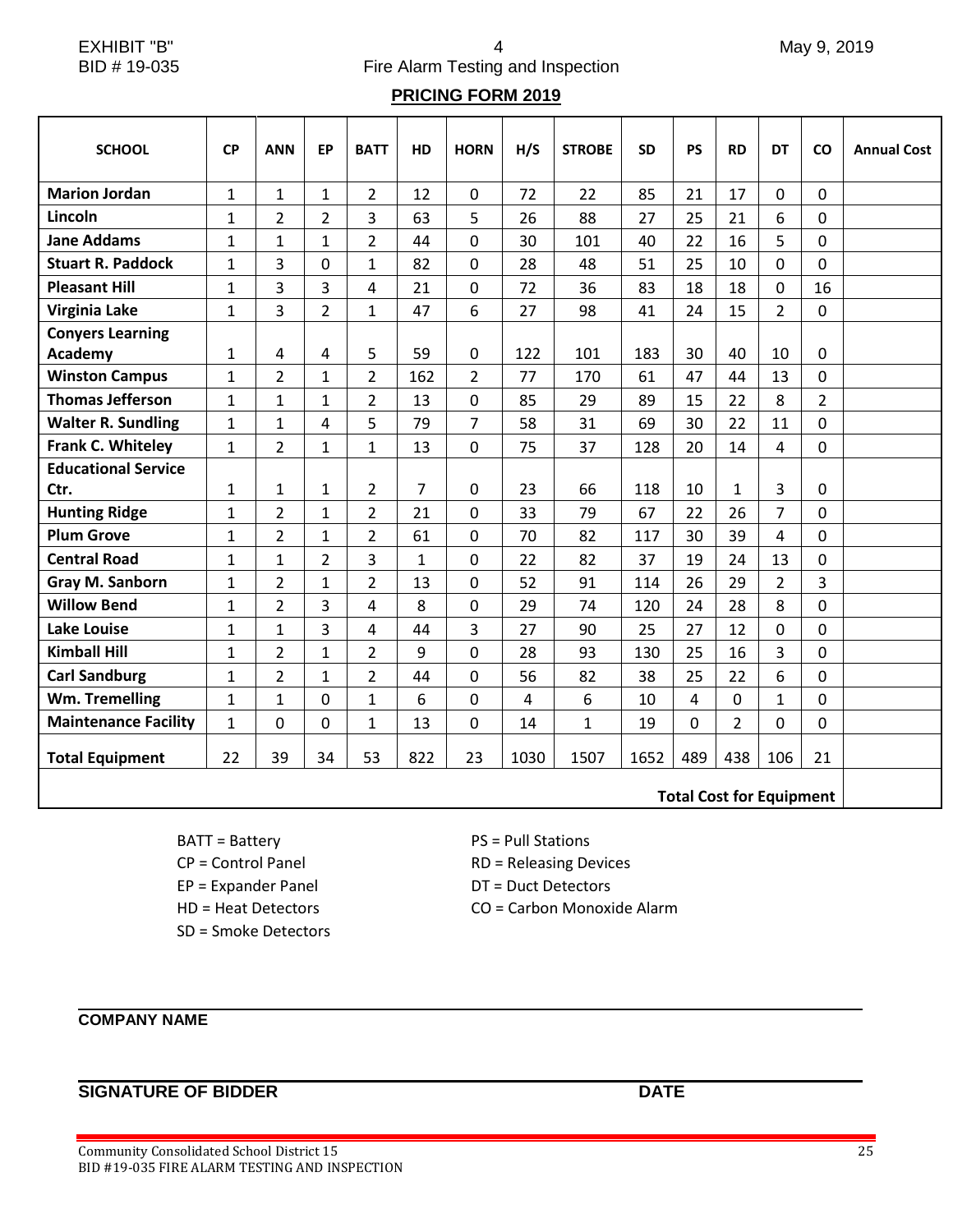### EXHIBIT "C" BID #19-035 FIRE ALARM TESTING AND INSPECTION MAY 9, 2019 COMMUNITY CONSOLIDATED SCHOOL DISTRICT 15

# **REFERENCES**

| <b>SCOPE WITHIN THE LAST THREE YEARS.</b> | PROVIDE A LIST OF FIVE SCHOOL DISTRICT REFERENCES FOR WORK OF SIMILAR SIZE AND                                                                                                                                                 |
|-------------------------------------------|--------------------------------------------------------------------------------------------------------------------------------------------------------------------------------------------------------------------------------|
|                                           | School District Name or Business Name                                                                                                                                                                                          |
|                                           | Address and the contract of the contract of the contract of the contract of the contract of the contract of the contract of the contract of the contract of the contract of the contract of the contract of the contract of th |
|                                           |                                                                                                                                                                                                                                |
|                                           |                                                                                                                                                                                                                                |
|                                           | School District Name or Business Name                                                                                                                                                                                          |
|                                           |                                                                                                                                                                                                                                |
|                                           |                                                                                                                                                                                                                                |
|                                           |                                                                                                                                                                                                                                |
|                                           | Address and the contract of the contract of the contract of the contract of the contract of the contract of the contract of the contract of the contract of the contract of the contract of the contract of the contract of th |
|                                           |                                                                                                                                                                                                                                |
| E-mail Address <b>Communication</b>       |                                                                                                                                                                                                                                |
|                                           | School District Name or Business Name<br>School District Name or Business Name                                                                                                                                                 |
| <b>Contact Person</b>                     | Phone Number                                                                                                                                                                                                                   |
|                                           |                                                                                                                                                                                                                                |
|                                           |                                                                                                                                                                                                                                |
|                                           |                                                                                                                                                                                                                                |
|                                           |                                                                                                                                                                                                                                |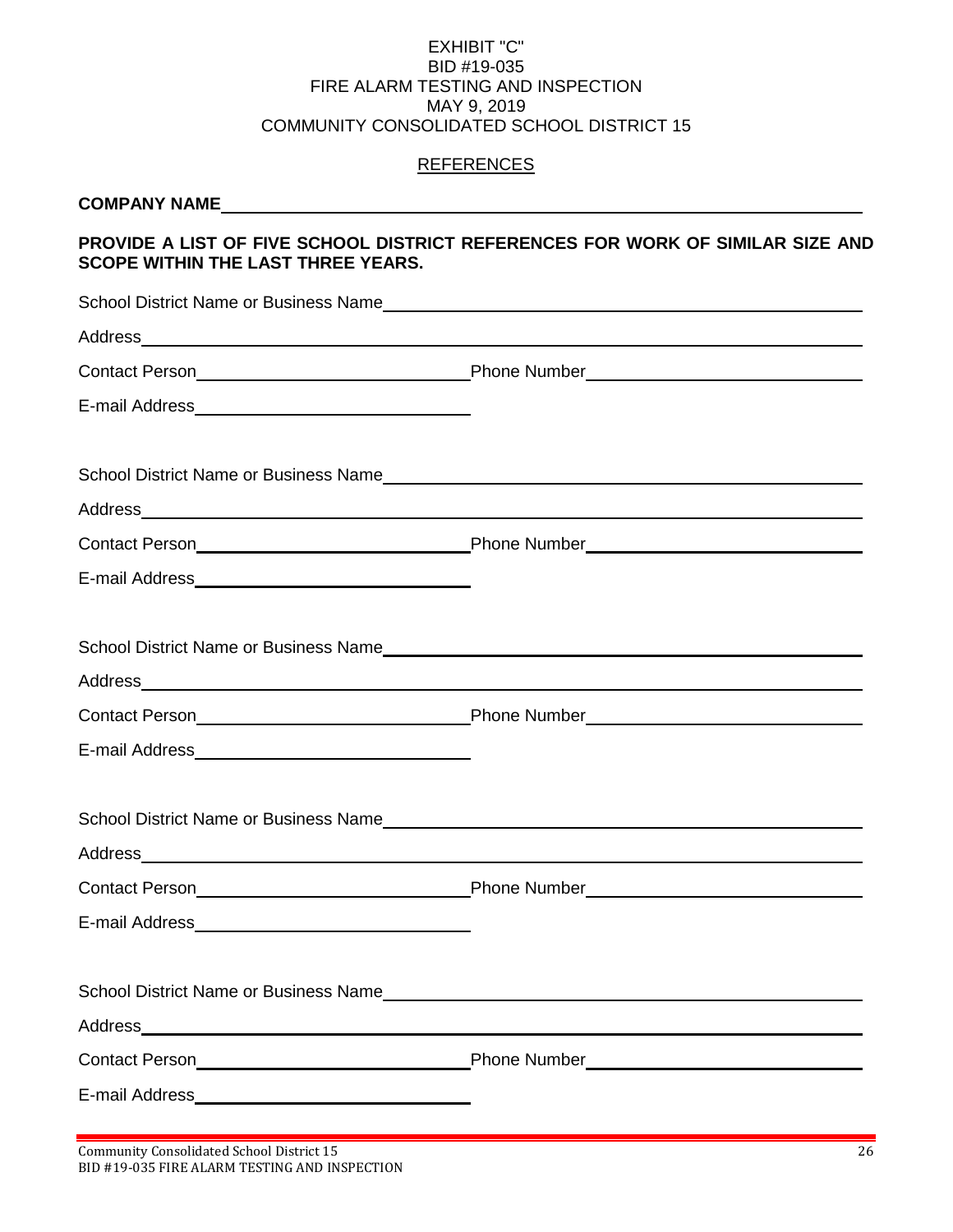### EXHIBIT "D" BID #19-035 FIRE ALARM TESTING AND INSPECTION MAY 9, 2019 COMMUNITY CONSOLIDATED SCHOOL DISTRICT 15

# CONTRACTOR QUESTIONNAIRE

Pursuant to 105 ILCS 5/10-20.40 all school districts in the State of Illinois are required to annually report the number and value of contracts awarded to "minority owned businesses, female owned businesses, and businesses owned by persons with disabilities, as defined in the Business Enterprise for Minorities, Females and Persons with Disabilities Act, and locally owned businesses" for contracts over \$25,000. In order to comply with this requirement, we request contractors to complete the following questionnaire and return with their bid responses.

#### **Is Your Company a Locally Owned Business YES \_\_\_\_\_\_ NO \_\_\_\_\_\_ as it relates to this School District?**

For purposes of this questionnaire, "Locally Owned" means that the registered address or principal place of business of the company is located within the boundaries of the school district. For a corporation, LLC, LP, LLP, or LLLP, the registered address is the address for business on file with the Illinois Secretary of State. For all other business entities, the principal place of business is where the books and records of the business are kept and/or the management of the business works.

Guidance issued by the Illinois State Board of Education suggests that we inquire whether your company is certified as a minority, female, or disabled person owned business by a certifying agency (e.g., Chicago Transit Authority – Cook County – Illinois Department of Transportation – Metropolitan Transit Authority Metropolitan Water Reclamation District – U.S. Small Business Administration – State of Illinois) or that it would be eligible for certification if an application were made. The Guidance includes the definitions set forth below.

**Definition of Ownership:** "Minority owned business, female owned business, and business owned by a person with a disability" means a business concern which is at least 51% owned by one or more minority persons, females, or persons with a disability; or in the case of a corporation, at least 51% of the stock in which is owned by one or more minority persons, females, or persons with a disability; and the management and daily business operations of which are controlled by one or more of the minority females, or persons with a disability who own it. (30 ILCS 575/2)

### **Is Your Company a Minority Owned Business? YES \_\_\_\_\_\_ NO**

"Minority person" shall mean a person who is a citizen or lawful permanent resident of the United States and who is: (a) African American – a person having origins in any of the black racial groups in Africa; or (b) Hispanic - a person of Spanish or Portuguese culture with origins in Mexico, South or Central America, or the Caribbean Islands, regardless of race; or(c) Asian American - a person having origins in any of the original peoples of the Far East, Southeast Asia, the Indian Subcontinent or the Pacific Islands); or (d) Native American or Alaskan Native – a person having origins in any of the original peoples of North America. (30 ILCS 575/2)

# **Is Your Company a Female Owned Business? YES \_\_\_\_\_ NO \_\_\_\_\_\_**

"Female" shall mean a person who is a citizen or lawful permanent resident of the United States and who is of the female gender. (30 ILCS575/2)